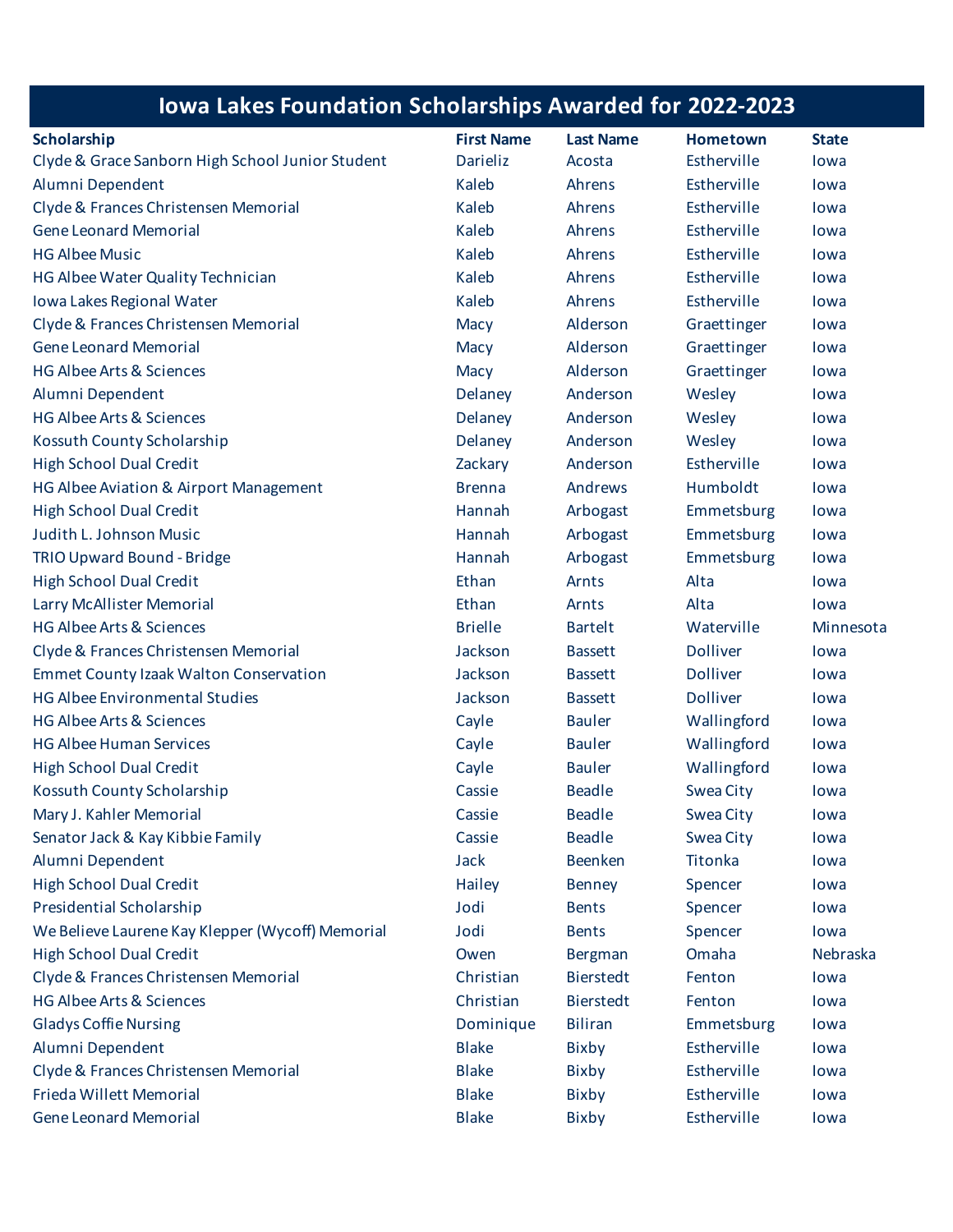| <b>Gene Leonard Memorial</b>                     | Cullen         | Bixby            | Estherville           | lowa          |
|--------------------------------------------------|----------------|------------------|-----------------------|---------------|
| HG Albee Arts & Sciences                         | <b>Blake</b>   | Bixby            | Estherville           | lowa          |
| Presidential Scholarship                         | <b>Blake</b>   | <b>Bixby</b>     | Estherville           | lowa          |
| Presidential Scholarship                         | Cullen         | Bixby            | Estherville           | lowa          |
| <b>Precision Food Innovations</b>                | <b>Talia</b>   | <b>Book</b>      | Whittemore            | lowa          |
| Kossuth County Scholarship                       | Declan         | <b>Braun</b>     | Algona                | lowa          |
| Alumni Dependent                                 | Easton         | <b>Brevik</b>    | <b>Lake Park</b>      | lowa          |
| Campus Store - Emmetsburg Campus                 | Easton         | <b>Brevik</b>    | <b>Lake Park</b>      | lowa          |
| <b>Gaarde Hinsch Music</b>                       | Easton         | <b>Brevik</b>    | Lake Park             | lowa          |
| Clyde & Frances Christensen Memorial             | William        | <b>Brickner</b>  | Armstrong             | lowa          |
| HG Albee Game Design & Development               | William        | <b>Brickner</b>  | Armstrong             | lowa          |
| <b>High School Dual Credit</b>                   | William        | <b>Brickner</b>  | Armstrong             | lowa          |
| Alumni Dependent                                 | <b>Noah</b>    | <b>Bronk</b>     | Algona                | lowa          |
| <b>HG Albee Music</b>                            | <b>Noah</b>    | <b>Bronk</b>     | Algona                | lowa          |
| Presidential Scholarship                         | <b>Alexis</b>  | <b>Brown</b>     | <b>West Bend</b>      | lowa          |
| We Believe General                               | <b>Alexis</b>  | <b>Brown</b>     | <b>West Bend</b>      | lowa          |
| Alumni Dependent                                 | Danessa        | <b>Bruner</b>    | <b>Buffalo Center</b> | lowa          |
| <b>Gaarde Hinsch Music</b>                       | Danessa        | <b>Bruner</b>    | <b>Buffalo Center</b> | lowa          |
| Alumni Dependent                                 | <b>Brandon</b> | <b>Brunsvold</b> | Estherville           | lowa          |
| Clyde & Frances Christensen Memorial             | <b>Brandon</b> | <b>Brunsvold</b> | Estherville           | lowa          |
| <b>HG Albee Arts &amp; Sciences</b>              | <b>Brandon</b> | <b>Brunsvold</b> | Estherville           | lowa          |
| Oliver M. Anderson Family Memorial               | <b>Brandon</b> | <b>Brunsvold</b> | Estherville           | lowa          |
| Presidential Scholarship                         | <b>Brandon</b> | <b>Brunsvold</b> | Estherville           | lowa          |
| <b>High School Dual Credit</b>                   | Josiah         | <b>Bundt</b>     | Alton                 | lowa          |
| Carrington Baker Laker Life                      | Kaleb          | <b>Burbridge</b> | Estherville           | lowa          |
| <b>HG Albee Music</b>                            | Kaleb          | <b>Burbridge</b> | Estherville           | lowa          |
| <b>High School Dual Credit</b>                   | Kaleb          | <b>Burbridge</b> | Estherville           | lowa          |
| <b>HG Albee Electrical Technology</b>            | Ema            | <b>Burch</b>     | Janesville            | lowa          |
| <b>HG Albee Music</b>                            | Ema            | <b>Burch</b>     | Janesville            | lowa          |
| Alumni Dependent                                 | Faith          | <b>Buss</b>      | Aurelia               | lowa          |
| HG Albee Arts & Sciences                         | Faith          | <b>Buss</b>      | Aurelia               | lowa          |
| <b>HG Albee Music</b>                            | Faith          | <b>Buss</b>      | Aurelia               | lowa          |
| Randall J. Beernink Memorial                     | Jesse          | Callaway         | Fond du Lac           | Wisconsin     |
| <b>HG Albee Arts &amp; Sciences</b>              | Kellen         | Cameron          | Sheffield             | lowa          |
| HG Albee Athletic Training                       | Jadyn          | Case             | <b>Sioux City</b>     | lowa          |
| Carrington Baker Laker Life                      | Rubin          | Charles          | Santiago              | International |
| <b>High School Dual Credit</b>                   | Alivia         | Charlton         | Algona                | lowa          |
| Presidential Scholarship                         | Alivia         | Charlton         | Algona                | lowa          |
| Presidential Scholarship                         | Justina        | Cherry           | Everly                | lowa          |
| <b>Gene Leonard Memorial</b>                     | Olivia         | Chism            | Emmetsburg            | lowa          |
| Clyde & Frances Christensen Memorial             | Matthew        | Christensen      | Estherville           | lowa          |
| Clyde & Grace Sanborn High School Junior Student | Jess           | Christensen      | <b>ESTHERVILLE</b>    | lowa          |
| <b>HG Albee Electrical Technology</b>            | Matthew        | Christensen      | Estherville           | lowa          |
| <b>High School Dual Credit</b>                   | Matthew        | Christensen      | Estherville           | lowa          |
| Clyde & Grace Sanborn High School Junior Student | Aidan          | <b>Cilliers</b>  | Wallingford           | lowa          |

| <b>Ilen</b>   | <b>Bixby</b>     | Estherville           | lowa           |
|---------------|------------------|-----------------------|----------------|
| ake           | <b>Bixby</b>     | Estherville           | lowa           |
| ake           | Bixby            | Estherville           | lowa           |
| <b>Ilen</b>   | Bixby            | Estherville           | lowa           |
| ia            | <b>Book</b>      | Whittemore            | lowa           |
| clan          | <b>Braun</b>     | Algona                | lowa           |
| ston          | <b>Brevik</b>    | <b>Lake Park</b>      | lowa           |
| ston          | <b>Brevik</b>    | Lake Park             | lowa           |
| ston          | <b>Brevik</b>    | <b>Lake Park</b>      | lowa           |
| <b>Illiam</b> | <b>Brickner</b>  | Armstrong             | lowa           |
| <b>Illiam</b> | <b>Brickner</b>  | Armstrong             | lowa           |
| <b>Illiam</b> | <b>Brickner</b>  | Armstrong             | lowa           |
| ıah           | <b>Bronk</b>     | Algona                | lowa           |
| ıah           | <b>Bronk</b>     | Algona                | lowa           |
| exis          | <b>Brown</b>     | <b>West Bend</b>      | lowa           |
| exis          | <b>Brown</b>     | <b>West Bend</b>      | lowa           |
| nessa         | <b>Bruner</b>    | <b>Buffalo Center</b> | lowa           |
| nessa         | <b>Bruner</b>    | <b>Buffalo Center</b> | lowa           |
| andon         | <b>Brunsvold</b> | Estherville           | lowa           |
| andon         | <b>Brunsvold</b> | Estherville           | lowa           |
| andon         | <b>Brunsvold</b> | Estherville           | lowa           |
| andon         | <b>Brunsvold</b> | Estherville           | lowa           |
| andon         | <b>Brunsvold</b> | Estherville           | lowa           |
| siah          | <b>Bundt</b>     | Alton                 | lowa           |
| leb           | <b>Burbridge</b> | Estherville           | lowa           |
| leb           | <b>Burbridge</b> | Estherville           | lowa           |
| leb           | <b>Burbridge</b> | Estherville           | lowa           |
| ١a            | <b>Burch</b>     | Janesville            | lowa           |
| ١a            | <b>Burch</b>     | Janesville            | lowa           |
| th            | <b>Buss</b>      | Aurelia               | lowa           |
| th            | <b>Buss</b>      | Aurelia               | lowa           |
| th            | <b>Buss</b>      | Aurelia               | lowa           |
| sse           | Callaway         | Fond du Lac           | <b>Wiscons</b> |
| llen          | Cameron          | Sheffield             | lowa           |
| dyn           | Case             | <b>Sioux City</b>     | lowa           |
| bin           | Charles          | Santiago              | Internat       |
| via           | Charlton         | Algona                | lowa           |
| via           | Charlton         | Algona                | lowa           |
| stina         | Cherry           | Everly                | lowa           |
| via           | Chism            | Emmetsburg            | lowa           |
| atthew        | Christensen      | Estherville           | lowa           |
| SS.           | Christensen      | <b>ESTHERVILLE</b>    | lowa           |
| atthew        | Christensen      | Estherville           | lowa           |
| atthew        | Christensen      | Estherville           | lowa           |
| dan           | <b>Cilliers</b>  | Wallingford           | lowa           |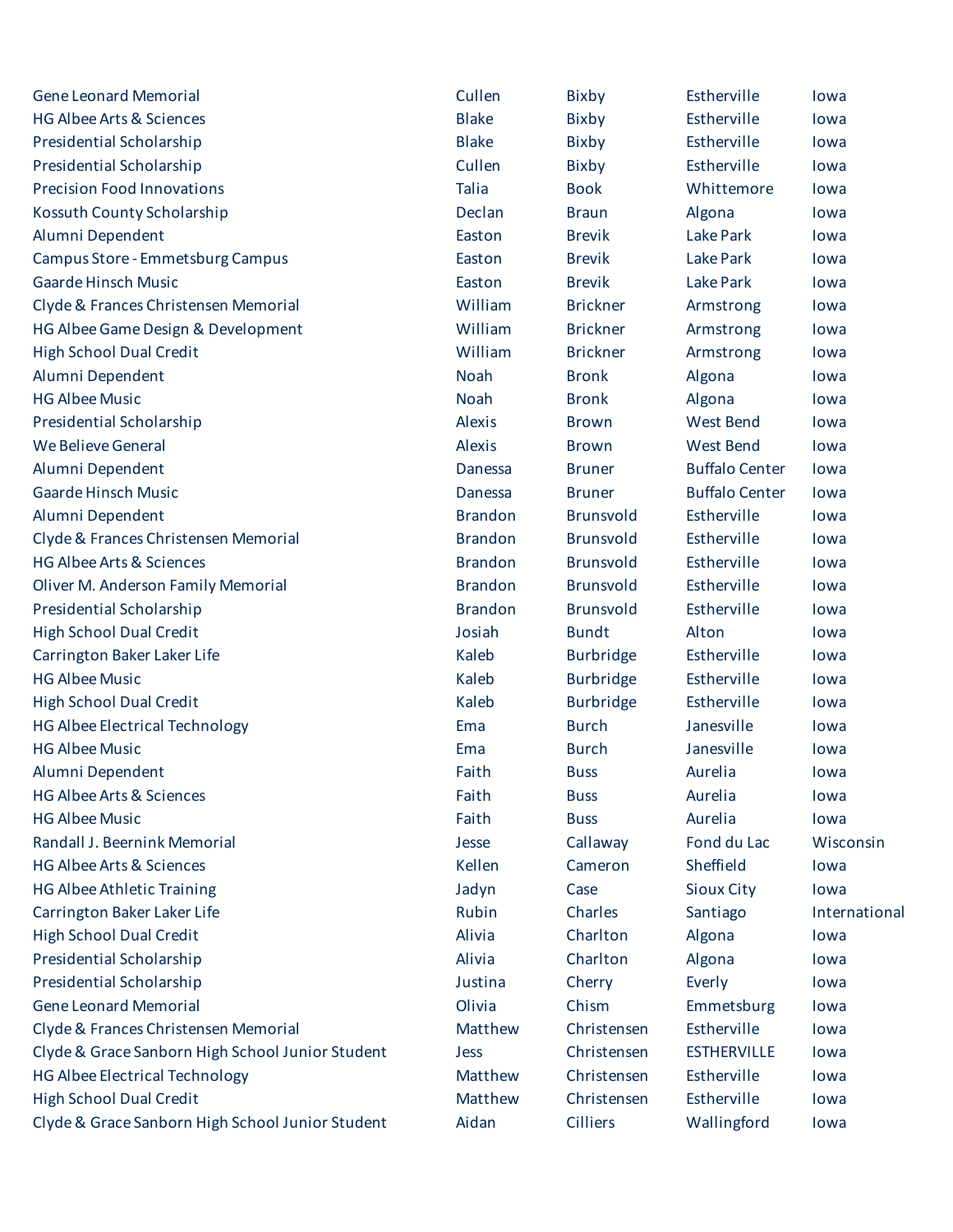| <b>Hugh Greig Memorial</b>                    | David           | <b>Cilliers</b> | Wallingford         | lowa         |
|-----------------------------------------------|-----------------|-----------------|---------------------|--------------|
| <b>Gene Leonard Memorial</b>                  | Jordan          | Clabaugh        | Estherville         | lowa         |
| <b>High School Dual Credit</b>                | Jordan          | Clabaugh        | Estherville         | lowa         |
| Fine Arts Scholarship                         | Jazmine         | Cole            | Spencer             | lowa         |
| <b>HG Albee Arts &amp; Sciences</b>           | Jazmine         | Cole            | Spencer             | lowa         |
| <b>HG Albee Arts &amp; Sciences</b>           | Austin          | Connerley       | Floyd               | lowa         |
| <b>HG Albee Music</b>                         | Austin          | Connerley       | Floyd               | lowa         |
| Alumni Dependent                              | Ashley          | Cooke           | Terril              | lowa         |
| Dickinson County Scholarship                  | Ashley          | Cooke           | <b>Terril</b>       | lowa         |
| HG Albee Wind Energy & Turbine Technology     | Damien          | Cooper          | Loveland            | Colorado     |
| We Believe Craig Evert Memorial               | Damien          | Cooper          | Loveland            | Colorado     |
| <b>High School Dual Credit</b>                | Isaiah          | Coronado        | Spencer             | lowa         |
| <b>HG Albee Graphic Design</b>                | Kylah           | Cortez          | <b>Sioux City</b>   | lowa         |
| <b>High School Dual Credit</b>                | Kylah           | Cortez          | <b>Sioux City</b>   | lowa         |
| <b>Alliant Energy Scholars</b>                | Ashlynn         | Cother          | Ionia               | lowa         |
| Alumni Dependent                              | Ashlynn         | Cother          | Ionia               | lowa         |
| HG Albee Wind Energy & Turbine Technology     | Ashlynn         | Cother          | Ionia               | lowa         |
| <b>High School Dual Credit</b>                | Ashlynn         | Cother          | Ionia               | lowa         |
| We Believe Craig Evert Memorial               | Ashlynn         | Cother          | Ionia               | lowa         |
| We Believe J. Patrick & Michelle McCoy Family | Ashlynn         | Cother          | Ionia               | lowa         |
| Clyde & Frances Christensen Memorial          | Connor          | Cox             | <b>Bondurant</b>    | lowa         |
| <b>HG Albee Environmental Studies</b>         | Connor          | Cox             | <b>Bondurant</b>    | lowa         |
| HG Albee Aviation & Airport Management        | Samuel          | Cox             | <b>St Charles</b>   | lowa         |
| <b>High School Dual Credit</b>                | Samuel          | Cox             | <b>St Charles</b>   | lowa         |
| Presidential Scholarship                      | Samuel          | Cox             | <b>St Charles</b>   | lowa         |
| <b>High School Dual Credit</b>                | Alika           | Csordacsics     | <b>Brandon</b>      | South Dakota |
| Presidential Scholarship                      | Alika           | Csordacsics     | <b>Brandon</b>      | South Dakota |
| HG Albee Wind Energy & Turbine Technology     | Jackson         | Dalen           | Underwood           | lowa         |
| Alumni Dependent                              | Alivia          | Danner          | Estherville         | lowa         |
| Alumni Dependent                              | Cole            | Danner          | Estherville         | lowa         |
| Clyde & Frances Christensen Memorial          | Cole            | Danner          | Estherville         | lowa         |
| <b>Gene Leonard Memorial</b>                  | Alivia          | Danner          | Estherville         | lowa         |
| <b>HG Albee Arts &amp; Sciences</b>           | Cole            | Danner          | Estherville         | lowa         |
| Jeannene Larson Memorial for Performing Arts  | Cole            | Danner          | Estherville         | lowa         |
| <b>HG Albee Criminal Justice</b>              | Chris           | <b>De Smit</b>  | <b>Sioux Center</b> | lowa         |
| <b>HG Albee Music</b>                         | Chris           | <b>De Smit</b>  | <b>Sioux Center</b> | lowa         |
| <b>HG Albee Arts &amp; Sciences</b>           | Sophie          | Degner          | Lone Rock           | lowa         |
| <b>HG Albee Environmental Studies</b>         | Sophie          | Degner          | Lone Rock           | lowa         |
| <b>High School Dual Credit</b>                | Sophie          | Degner          | Lone Rock           | lowa         |
| Alumni Dependent                              | <b>Mercedes</b> | <b>DePyper</b>  | Graettinger         | lowa         |
| Jeannene Larson Memorial for Performing Arts  | <b>Mercedes</b> | <b>DePyper</b>  | Graettinger         | lowa         |
| Presidential Scholarship                      | Mercedes        | <b>DePyper</b>  | Graettinger         | lowa         |
| We Believe Music                              | Mackenzie       | <b>DePyper</b>  | Graettinger         | lowa         |
| HG Albee Aviation & Airport Management        | Alex            | <b>DeRoos</b>   | Aurelia             | lowa         |
| <b>High School Dual Credit</b>                | Alex            | DeRoos          | Aurelia             | lowa         |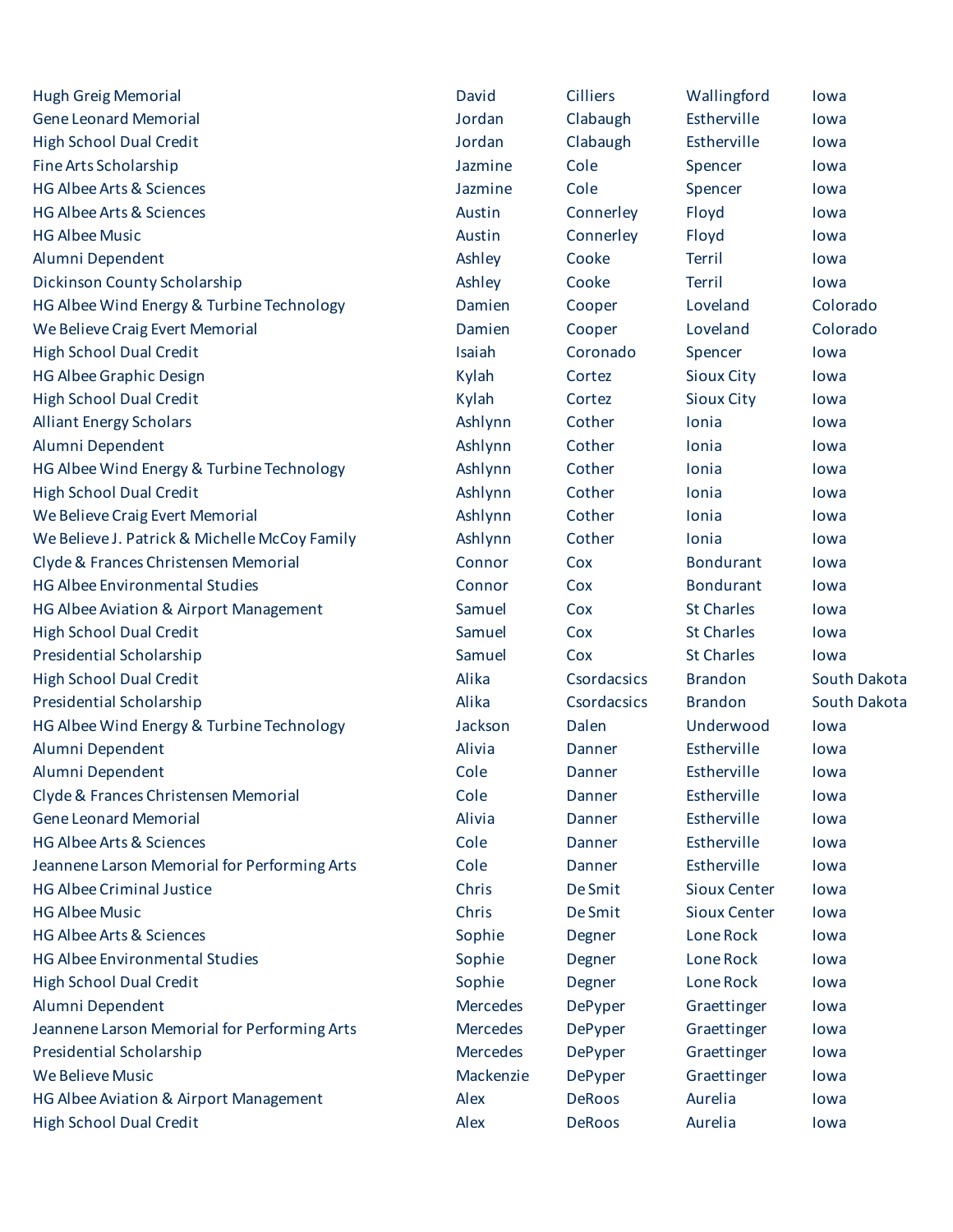| Presidential Scholarship                          | Cole    | DeVlaeminck   | Spencer               | lowa      |
|---------------------------------------------------|---------|---------------|-----------------------|-----------|
| Clyde & Frances Christensen Memorial              | Alvaro  | <b>Diaz</b>   | Estherville           | lowa      |
| <b>HG Albee Arts &amp; Sciences</b>               | Alvaro  | <b>Diaz</b>   | Estherville           | lowa      |
| Leopold Art                                       | Alvaro  | <b>Diaz</b>   | Estherville           | lowa      |
| Presidential Scholarship                          | Alvaro  | <b>Diaz</b>   | Estherville           | lowa      |
| Frieda Willett Memorial                           | Trenton | Dickherber    | armstrong             | lowa      |
| <b>High School Dual Credit</b>                    | Trenton | Dickherber    | armstrong             | lowa      |
| <b>HG Albee Electrical Technology</b>             | Kyle    | Diehl         | Orange City           | lowa      |
| <b>High School Dual Credit</b>                    | Kyle    | Diehl         | <b>Orange City</b>    | lowa      |
| <b>High School Dual Credit</b>                    | Cecelia | Dittman       | <b>Sioux City</b>     | lowa      |
| Campus Store - Estherville Campus                 | Katelyn | <b>Dodds</b>  | Milford               | lowa      |
| <b>HG Albee Arts &amp; Sciences</b>               | Katelyn | <b>Dodds</b>  | Milford               | lowa      |
| Clyde & Grace Sanborn High School Junior Student  | Kaylyn  | <b>Domek</b>  | Estherville           | lowa      |
| Harry E. Coffie Aviation                          | Rebekah | Donaldson     | <b>Mount Pleasant</b> | lowa      |
| Clyde & Grace Sanborn High School Junior Student  | Kai Li  | Dong          | Estherville           | lowa      |
| Dickinson County Scholarship                      | Shayla  | Doran         | Milford               | lowa      |
| HG Albee Aviation & Airport Management            | Andrew  | <b>Dorcey</b> | Worthington           | Minnesota |
| <b>High School Dual Credit</b>                    | Andrew  | <b>Dorcey</b> | Worthington           | Minnesota |
| Alumni Dependent                                  | Keaton  | Duhn          | Emmetsburg            | lowa      |
| <b>High School Dual Credit</b>                    | Keaton  | Duhn          | Emmetsburg            | lowa      |
| Clyde & Grace Sanborn High School Junior Student  | Hailey  | Ebel          | Graettinger           | lowa      |
| Alumni Dependent                                  | Cloey   | Elbert        | Emmetsburg            | lowa      |
| <b>Gene Leonard Memorial</b>                      | Cloey   | Elbert        | Emmetsburg            | lowa      |
| Dickinson County Scholarship                      | Austin  | Erickson      | Milford               | lowa      |
| <b>HG Albee Arts &amp; Sciences</b>               | Gavin   | Erickson      | Milford               | lowa      |
| <b>HG Albee Music</b>                             | Gavin   | Erickson      | Milford               | lowa      |
| HG Albee Digital, Social & Broadcast Producations | Sara    | Feeley        | <b>Albert City</b>    | lowa      |
| <b>HG Albee Music</b>                             | Sara    | Feeley        | <b>Albert City</b>    | lowa      |
| <b>High School Dual Credit</b>                    | Sara    | Feeley        | <b>Albert City</b>    | lowa      |
| <b>Iowa Broadcasters Association Foundation</b>   | Sara    | Feeley        | <b>Albert City</b>    | lowa      |
| Alumni Dependent                                  | Aisha   | Fehr          | <b>Terril</b>         | lowa      |
| Clyde & Frances Christensen Memorial              | Cameron | <b>Fick</b>   | Estherville           | lowa      |
| <b>Gene Leonard Memorial</b>                      | Cameron | Fick          | Estherville           | lowa      |
| <b>High School Dual Credit</b>                    | Cameron | <b>Fick</b>   | Estherville           | lowa      |
| <b>HG Albee Arts &amp; Sciences</b>               | Sarah   | Floyd         | Estherville           | lowa      |
| <b>HG Albee Music</b>                             | Sarah   | Floyd         | Estherville           | lowa      |
| Presidential Scholarship                          | Sarah   | Floyd         | Estherville           | lowa      |
| HG Albee Game Design & Development                | Patrick | Folan         | <b>Spirit Lake</b>    | lowa      |
| <b>SAVE</b>                                       | Patrick | Folan         | Spirit Lake           | lowa      |
| We Believe Melba Byrkeland Memorial Special Needs | Patrick | Folan         | Spirit Lake           | lowa      |
| <b>Gene Leonard Memorial</b>                      | Nolan   | Ford          | Emmetsburg            | lowa      |
| Clyde & Grace Sanborn High School Junior Student  | Madigan | Fredericksen  | Graettinger           | lowa      |
| Corn Belt Power Cooperative                       | Seth    | Freeman       | Emmetsburg            | lowa      |
| Dr. Bill & Marcie Frevert Scholarship             | Seth    | Freeman       | Emmetsburg            | lowa      |
| <b>Gene Leonard Memorial</b>                      | Seth    | Freeman       | Emmetsburg            | lowa      |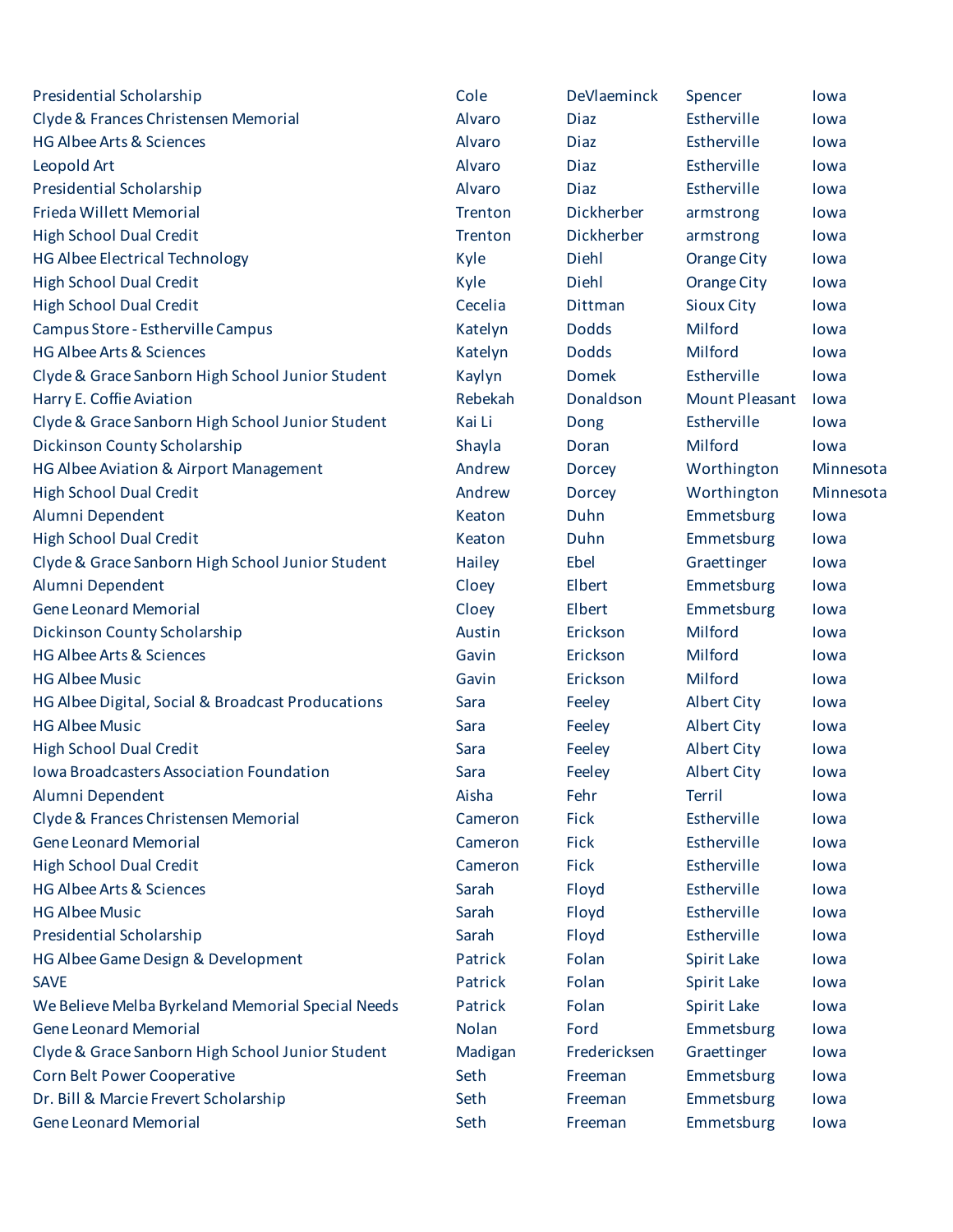HG Albee Wind Energy & Turbine Technology Seth Freeman Emmetsburg Iowa Palo Alto County Scholarship **Seth** Seth Freeman Emmetsburg Iowa HG Albee Arts & Sciences Devin Frye Sioux City Iowa Dennis Hageman Memorial Olivia Funk Lewiston Minnesota HG Albee Arts & Sciences Olivia Funk Lewiston Minnesota We Believe Music Lillian Gardner Cherryville North Carolina Nathan "Willy" Wilson Memorial **Benjamin** Gastelum Spencer Iowa High School Dual Credit Emma Gearke-Monroe Sheldon Iowa High School Dual Credit Mariah Geistfeld Saint James Minnesota GreenWay **Matthew Geltmacher Good Hope** Illinois HG Albee Wind Energy & Turbine Technology **Matthew** Geltmacher Good Hope Illinois We Believe Craig Evert Memorial **Matthew** Geltmacher Good Hope Illinois Gene Leonard Memorial **Graetinger** Iowa **Constructs** Constructs Construct Constructs Constructs Constructs Constructs We Believe General **Contract Contract Contract Contract Contract Contract Contract Contract Contract Contract Contract Contract Contract Contract Contract Contract Contract Contract Contract Contract Contract Contract Cont** HG Albee Arts & Sciences Diego Gonzalez Kissimme Florida HG Albee Athletic Training Diego Gonzalez Kissimme Florida High School Dual Credit Diego Gonzalez Kissimme Florida HG Albee Arts & Sciences Paige Grafton Goodview Minnesota HG Albee Aviation & Airport Management Gunnar Grage Remsen Iowa Alumni Dependent Garrett Gray Estherville Iowa Gene Leonard Memorial **Garrett** Gray Estherville Iowa HG Albee Environmental Studies The Studies Carrett Gray Estherville Iowa Jeannene Larson Memorial for Performing Arts Garrett Gray Gray Estherville Iowa HG Albee Music **Music** Albee Music Comfrey Minnesota Presidential Scholarship **Example 20** The Haily Green Comfrey Minnesota Gene Leonard Memorial **Contract Contract Contract Contract Contract Contract Contract Contract Contract Contract** High School Dual Credit Landon Haack Emmetsburg Iowa TRIO Upward Bound - Bridge TRIO Upward Bound - Bridge Landon Landon Haack Emmetsburg Iowa High School Dual Credit Alyson Hagberg Clear Lake South Dakota Presidential Scholarship **Alyson** Alyson Hagberg Clear Lake South Dakota High School Dual Credit Jasmyn Hale Shakopee Minnesota Duane Syverson Memorial Ethan Hall Cylinder Iowa John & Johanna Thomas Memorial Ethan Hall Cylinder Iowa HG Albee Arts & Sciences Haley Hallengren Milford Iowa Jeannene Larson Memorial for Performing Arts **Haley** Hallengren Milford Iowa HG Albee Arts & Sciences Kaitlyn Halsband Osceola Iowa High School Dual Credit Jada Hammond Armstrong Iowa Clyde & Grace Sanborn High School Junior Student Kaitlyn Hammond Ringsted Iowa Clyde & Frances Christensen Memorial Emma Harvego Estherville Iowa Gene Leonard Memorial **Emma** Harvego Estherville Iowa HG Albee Arts & Sciences Emma Harvego Estherville Iowa High School Dual Credit **Emma** Harvego Estherville Iowa Gene Leonard Memorial **Contract Contract Contract Contract Contract Contract Paislie** Haywood Ruthven Iowa High School Dual Credit Paislie Haywood Ruthven Iowa River Valley Telecommunications Coop **Paislie** Haywood Ruthven Iowa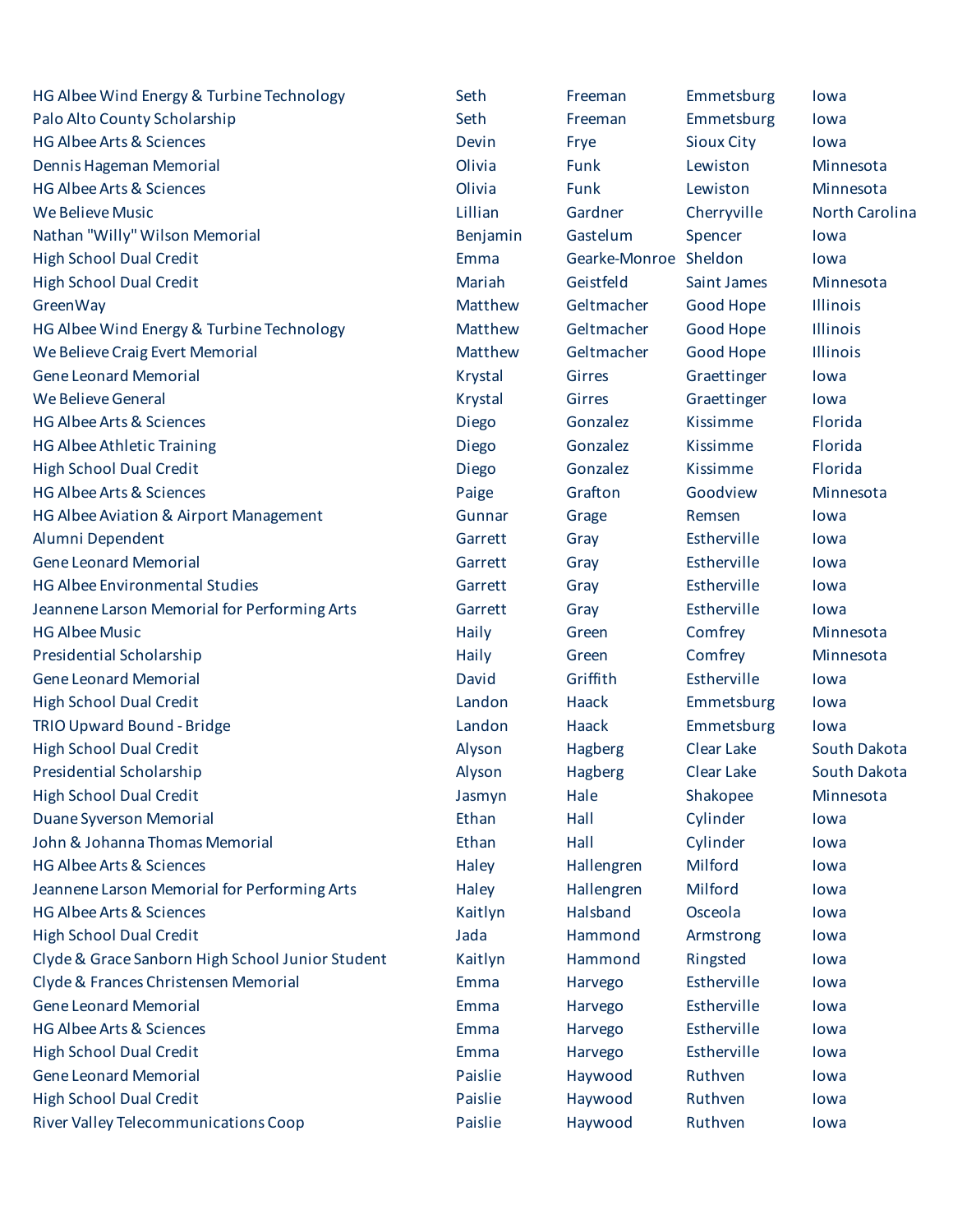| <b>Gene Leonard Memorial</b>                      | Patrick         | Hazelett      | Ayrshire                  | lowa         |
|---------------------------------------------------|-----------------|---------------|---------------------------|--------------|
| <b>HG Albee Arts &amp; Sciences</b>               | Patrick         | Hazelett      | Ayrshire                  | lowa         |
| HG Albee Electrical Technology                    | Adam            | Heckman       | Fairmont                  | Minnesota    |
| <b>High School Dual Credit</b>                    | Adam            | Heckman       | Fairmont                  | Minnesota    |
| HG Albee Aviation & Airport Management            | Amber           | <b>Heikes</b> | Hull                      | lowa         |
| <b>High School Dual Credit</b>                    | Amber           | <b>Heikes</b> | Hull                      | lowa         |
| Alumni Dependent                                  | Jay             | Heinen        | Lone Rock                 | lowa         |
| <b>High School Dual Credit</b>                    | Jay             | Heinen        | Lone Rock                 | lowa         |
| Alumni Dependent                                  | Jordan          | Heller        | Spencer                   | lowa         |
| <b>HG Albee Human Services</b>                    | Jordan          | Heller        | Spencer                   | lowa         |
| <b>High School Dual Credit</b>                    | Jordan          | Heller        | Spencer                   | lowa         |
| <b>High School Dual Credit</b>                    | Jacob           | Hemann        | Otsego                    | Minnesota    |
| <b>HG Albee Music</b>                             | Jacobi          | Henderson     | Woodbridge                | Virginia     |
| Alumni Dependent                                  | Lily            | Henderson     | Armstrong                 | lowa         |
| Clyde & Frances Christensen Memorial              | Lily            | Henderson     | Armstrong                 | lowa         |
| HG Albee Arts & Sciences                          | Lily            | Henderson     | Armstrong                 | lowa         |
| Presidential Scholarship                          | Lily            | Henderson     | Armstrong                 | lowa         |
| <b>High School Dual Credit</b>                    | Madison         | Henderson     | Spencer                   | lowa         |
| TRIO Upward Bound - Bridge                        | Madison         | Henderson     | Spencer                   | lowa         |
| We Believe Medical Assistant Ashley King Memorial | Madison         | Henderson     | Spencer                   | lowa         |
| Clyde & Grace Sanborn High School Junior Student  | Saige           | Hengeveld     | Estherville               | lowa         |
| <b>Brad Hovick Memorial</b>                       | Rachel          | Henriksen     | Armstrong                 | lowa         |
| J&J Scholarship                                   | Rachel          | Henriksen     | Armstrong                 | lowa         |
| HG Albee Arts & Sciences                          | <b>Karisa</b>   | Hernandez     | Houston                   | <b>Texas</b> |
| Alumni Dependent                                  | Chase           | Hoch          | Mallard                   | lowa         |
| TRIO Upward Bound - Bridge                        | Chase           | Hoch          | Mallard                   | lowa         |
| Alumni Dependent                                  | <b>Nicole</b>   | Hockett       | Estherville               | lowa         |
| Clyde & Frances Christensen Memorial              | <b>Nicole</b>   | Hockett       | Estherville               | lowa         |
| <b>Gene Leonard Memorial</b>                      | <b>Nicole</b>   | Hockett       | Estherville               | lowa         |
| HG Albee Arts & Sciences                          | <b>Nicole</b>   | Hockett       | Estherville               | lowa         |
| <b>High School Dual Credit</b>                    | <b>Nicole</b>   | Hockett       | Estherville               | lowa         |
| Alumni Dependent                                  | Shelby          | Hoff          | <b>Spirit Lake</b>        | lowa         |
| <b>HG Albee Arts &amp; Sciences</b>               | Shelby          | Hoff          | Spirit Lake               | lowa         |
| <b>HG Albee Music</b>                             | Shelby          | Hoff          | Spirit Lake               | lowa         |
| Alumni Dependent                                  | Mackenzie       | Hoffman       | <b>GRAETTINGER</b>        | lowa         |
| Adult Learner - Spencer Campus                    | <b>Brittany</b> | Hoffmeyer     | Spencer                   | lowa         |
| <b>High School Dual Credit</b>                    | <b>Brielle</b>  | Hogan         | Walford                   | lowa         |
| <b>High School Dual Credit</b>                    | Hannah          | Honkomp       | Spencer                   | lowa         |
| Alumni Dependent                                  | Kane            | Hoover        | Algona                    | lowa         |
| Campus Store - Algona Campus                      | Kane            | Hoover        | Algona                    | lowa         |
| Kossuth County Scholarship                        | Kane            | Hoover        | Algona                    | lowa         |
| <b>High School Dual Credit</b>                    | Jagger          | Horken        | South Sioux City Nebraska |              |
| Presidential Scholarship                          | Jagger          | Horken        | South Sioux City          | Nebraska     |
| Alumni Dependent                                  | Joseph          | <b>Horst</b>  | Emmetsburg                | lowa         |
| <b>Gene Leonard Memorial</b>                      | Joseph          | <b>Horst</b>  | Emmetsburg                | lowa         |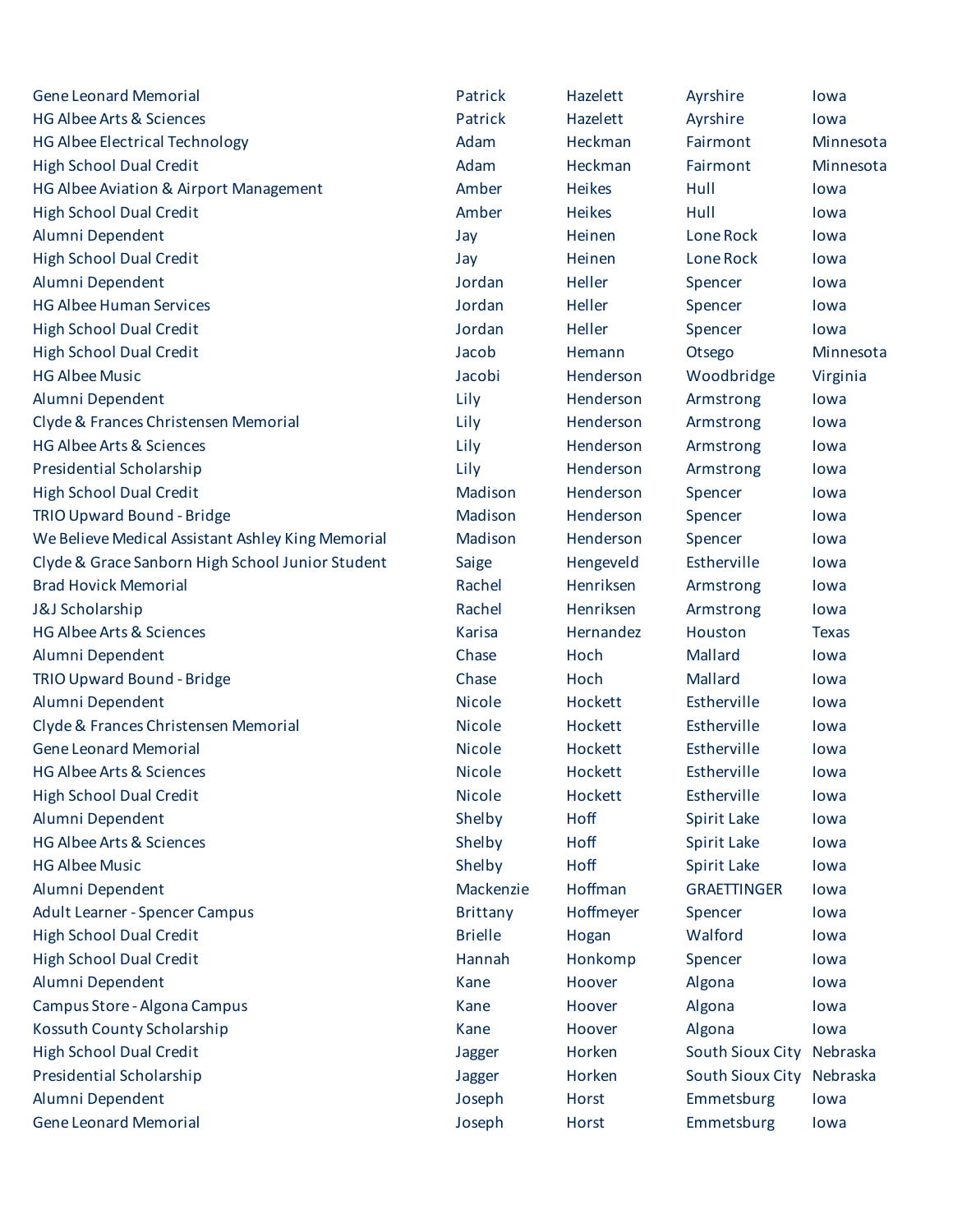| Palo Alto County Scholarship              | Joseph         | <b>Horst</b> | Emmetsburg          | lowa     |
|-------------------------------------------|----------------|--------------|---------------------|----------|
| TRIO Upward Bound - Bridge                | Joseph         | <b>Horst</b> | Emmetsburg          | lowa     |
| Alumni Dependent                          | Tristan        | Howard       | Estherville         | lowa     |
| Clyde & Frances Christensen Memorial      | Tristan        | Howard       | Estherville         | lowa     |
| <b>Gene Leonard Memorial</b>              | Tristan        | Howard       | Estherville         | lowa     |
| <b>Guy Webber Trust</b>                   | Tristan        | Howard       | Estherville         | lowa     |
| HG Albee Arts & Sciences                  | Tristan        | Howard       | Estherville         | lowa     |
| HG Albee Electrical Technology            | Luke           | Huber        | <b>Bancroft</b>     | lowa     |
| Kossuth County Scholarship                | Luke           | Huber        | <b>Bancroft</b>     | lowa     |
| TRIO Upward Bound - Bridge                | John           | Hurley       | Curlew              | lowa     |
| Alumni Dependent                          | Rebecca        | Illg         | Whittemore          | lowa     |
| Alumni Dependent                          | <b>Blake</b>   | Ingvall      | Estherville         | lowa     |
| Clyde & Frances Christensen Memorial      | <b>Blake</b>   | Ingvall      | Estherville         | lowa     |
| <b>Gene Leonard Memorial</b>              | <b>Blake</b>   | Ingvall      | Estherville         | lowa     |
| <b>Gene Leonard Memorial</b>              | Jayden         | Isebrand     | emmetsburg          | lowa     |
| TRIO Upward Bound - Bridge                | Jayden         | Isebrand     | emmetsburg          | lowa     |
| <b>Gene Leonard Memorial</b>              | <b>Isaac</b>   | Janssen      | Emmetsburg          | lowa     |
| <b>High School Dual Credit</b>            | <b>Isaac</b>   | Janssen      | Emmetsburg          | lowa     |
| Alumni Dependent                          | Jack           | Jensen       | Estherville         | lowa     |
| Clyde & Frances Christensen Memorial      | Daryl          | Jensen       | Estherville         | lowa     |
| Clyde & Frances Christensen Memorial      | Jack           | Jensen       | Estherville         | lowa     |
| Corn Belt Power Cooperative               | Jack           | Jensen       | Estherville         | lowa     |
| HG Albee Electrical Technology            | Daryl          | Jensen       | Estherville         | lowa     |
| HG Albee Wind Energy & Turbine Technology | Jack           | Jensen       | Estherville         | lowa     |
| <b>High School Dual Credit</b>            | Daryl          | Jensen       | Estherville         | lowa     |
| NorthStar Bank Scholarship                | Jack           | Jensen       | Estherville         | lowa     |
| <b>Hallie Drake Memorial</b>              | Katlynn        | Jepsen       | Lawton              | lowa     |
| <b>High School Dual Credit</b>            | Katlynn        | Jepsen       | Lawton              | lowa     |
| Adult Learner - Emmetsburg Campus         | Cristy         | Johnson      | <b>Sioux Rapids</b> | lowa     |
| Alumni Dependent                          | <b>Isaac</b>   | Johnson      | Estherville         | lowa     |
| Ken & Agnes Mills Memorial                | <b>Isaac</b>   | Johnson      | Estherville         | lowa     |
| Merle "Bubs" Johnson                      | <b>Isaac</b>   | Johnson      | Estherville         | lowa     |
| Campus Store - Estherville Campus         | Devon          | Jones        | Milford             | lowa     |
| Dickinson County Scholarship              | Devon          | Jones        | Milford             | lowa     |
| Alumni Dependent                          | Chloe          | Jones        | <b>Dickens</b>      | lowa     |
| Alumni Dependent                          | <b>Braxton</b> | Jones        | Spirit Lake         | lowa     |
| HG Albee Wind Energy & Turbine Technology | <b>Braxton</b> | Jones        | Spirit Lake         | lowa     |
| <b>HG Albee Arts &amp; Sciences</b>       | MacKenna       | Jones        | Albia               | lowa     |
| Presidential Scholarship                  | MacKenna       | Jones        | Albia               | lowa     |
| Presidential Scholarship                  | Keegan         | Joyce        | Emmetsburg          | lowa     |
| HG Albee Game Design & Development        | Hunter         | Kauffman     | Williamsburg        | lowa     |
| <b>High School Dual Credit</b>            | Hunter         | Kauffman     | Williamsburg        | lowa     |
| Presidential Scholarship                  | Hunter         | Kauffman     | Williamsburg        | lowa     |
| We Believe Military & Veteran             | Kylee          | Keiner       | Ocheyedan           | lowa     |
| HG Albee Aviation & Airport Management    | <b>Tyler</b>   | Killion      | Arvada              | Colorado |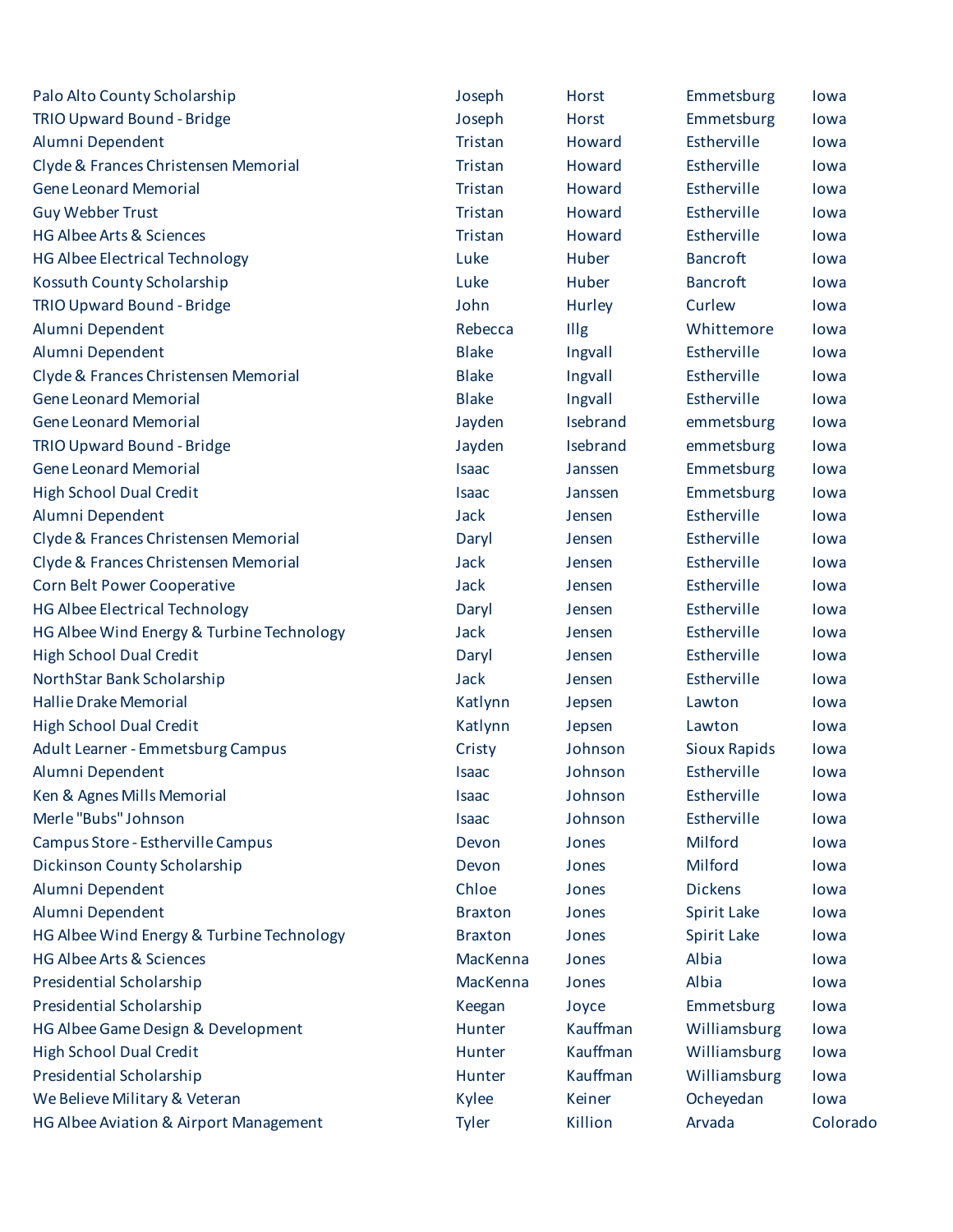| Clyde & Frances Christensen Memorial             | Regan           | Kirchner      | Estherville           | lowa |
|--------------------------------------------------|-----------------|---------------|-----------------------|------|
| <b>Gene Leonard Memorial</b>                     | Regan           | Kirchner      | Estherville           | lowa |
| <b>Guy Webber Trust</b>                          | Regan           | Kirchner      | Estherville           | lowa |
| <b>HG Albee Arts &amp; Sciences</b>              | Regan           | Kirchner      | Estherville           | lowa |
| <b>HG Albee Music</b>                            | Regan           | Kirchner      | Estherville           | lowa |
| <b>High School Dual Credit</b>                   | Regan           | Kirchner      | Estherville           | lowa |
| <b>High School Dual Credit</b>                   | Owen            | Kirschbaum    | Spencer               | lowa |
| Alumni Dependent                                 | Addison         | Klocke        | Carroll               | lowa |
| <b>High School Dual Credit</b>                   | Addison         | Klocke        | Carroll               | lowa |
| Alumni Dependent                                 | <b>Tanner</b>   | Kloucek       | Terril                | lowa |
| Clyde & Frances Christensen Memorial             | <b>Tanner</b>   | Kloucek       | <b>Terril</b>         | lowa |
| <b>HG Albee Graphic Design</b>                   | <b>Tanner</b>   | Kloucek       | <b>Terril</b>         | lowa |
| <b>High School Dual Credit</b>                   | <b>Tanner</b>   | Kloucek       | <b>Terril</b>         | lowa |
| Fine Arts Scholarship                            | Hanna           | Knoll         | Garner                | lowa |
| <b>High School Dual Credit</b>                   | Hanna           | Knoll         | Garner                | lowa |
| Presidential Scholarship                         | Hanna           | Knoll         | Garner                | lowa |
| Frieda Willett Memorial                          | Kaitlin         | Korn          | Estherville           | lowa |
| <b>HG Albee Criminal Justice</b>                 | Kaitlin         | Korn          | Estherville           | lowa |
| Kossuth County Scholarship                       | Allison         | Kramer        | Algona                | lowa |
| We Believe General                               | Allison         | <b>Kramer</b> | Algona                | lowa |
| Lonni Patten Memorial                            | Kennedy         | Krantz        | Swea City             | lowa |
| Clyde & Grace Sanborn High School Junior Student | Adrianna        | Krieger       | <b>Terril</b>         | lowa |
| HG Albee Aviation & Airport Management           | Chloe           | Krohn         | Lawton                | lowa |
| <b>High School Dual Credit</b>                   | Chloe           | Krohn         | Lawton                | lowa |
| Presidential Scholarship                         | Chloe           | Krohn         | Lawton                | lowa |
| <b>HG Albee Music</b>                            | Mahala          | <b>Kruse</b>  | <b>Ida Grove</b>      | lowa |
| Alumni Dependent                                 | Kristen         | Kuiper        | Spirit Lake           | lowa |
| <b>HG Albee Arts &amp; Sciences</b>              | Kristen         | Kuiper        | Spirit Lake           | lowa |
| <b>HG Albee Graphic Design</b>                   | Kristen         | Kuiper        | Spirit Lake           | lowa |
| <b>HG Albee Music</b>                            | Kristen         | Kuiper        | Spirit Lake           | lowa |
| <b>High School Dual Credit</b>                   | Kristen         | Kuiper        | <b>Spirit Lake</b>    | lowa |
| Marty Groth Memorial Art                         | Kristen         | Kuiper        | Spirit Lake           | lowa |
| Dickinson County Scholarship                     | Dawson          | <b>Kuker</b>  | Spirit Lake           | lowa |
| HG Albee Aviation & Airport Management           | Raynee          | LaGrange      | Amana                 | lowa |
| HG Albee Aviation & Airport Management           | <b>Trinity</b>  | LaGrange      | Amana                 | lowa |
| <b>High School Dual Credit</b>                   | Raynee          | LaGrange      | Amana                 | lowa |
| <b>High School Dual Credit</b>                   | Trinity         | LaGrange      | Amana                 | lowa |
| <b>HG Albee Arts &amp; Sciences</b>              | <b>Nicholas</b> | Lammers       | Spirit Lake           | lowa |
| Alumni Dependent                                 | Jack            | Langfritz     | <b>Buffalo Center</b> | lowa |
| <b>High School Dual Credit</b>                   | Jack            | Langfritz     | <b>Buffalo Center</b> | lowa |
| Hughes, Brennan & Wirtz Insurance                | Jessayra        | Lara          | Graettinger           | lowa |
| TRIO Upward Bound - Bridge                       | Jessayra        | Lara          | Graettinger           | lowa |
| Alumni Dependent                                 | Alex            | Laubenthal    | Emmetsburg            | lowa |
| <b>Gene Leonard Memorial</b>                     | Alex            | Laubenthal    | Emmetsburg            | lowa |
| <b>High School Dual Credit</b>                   | Alex            | Laubenthal    | Emmetsburg            | lowa |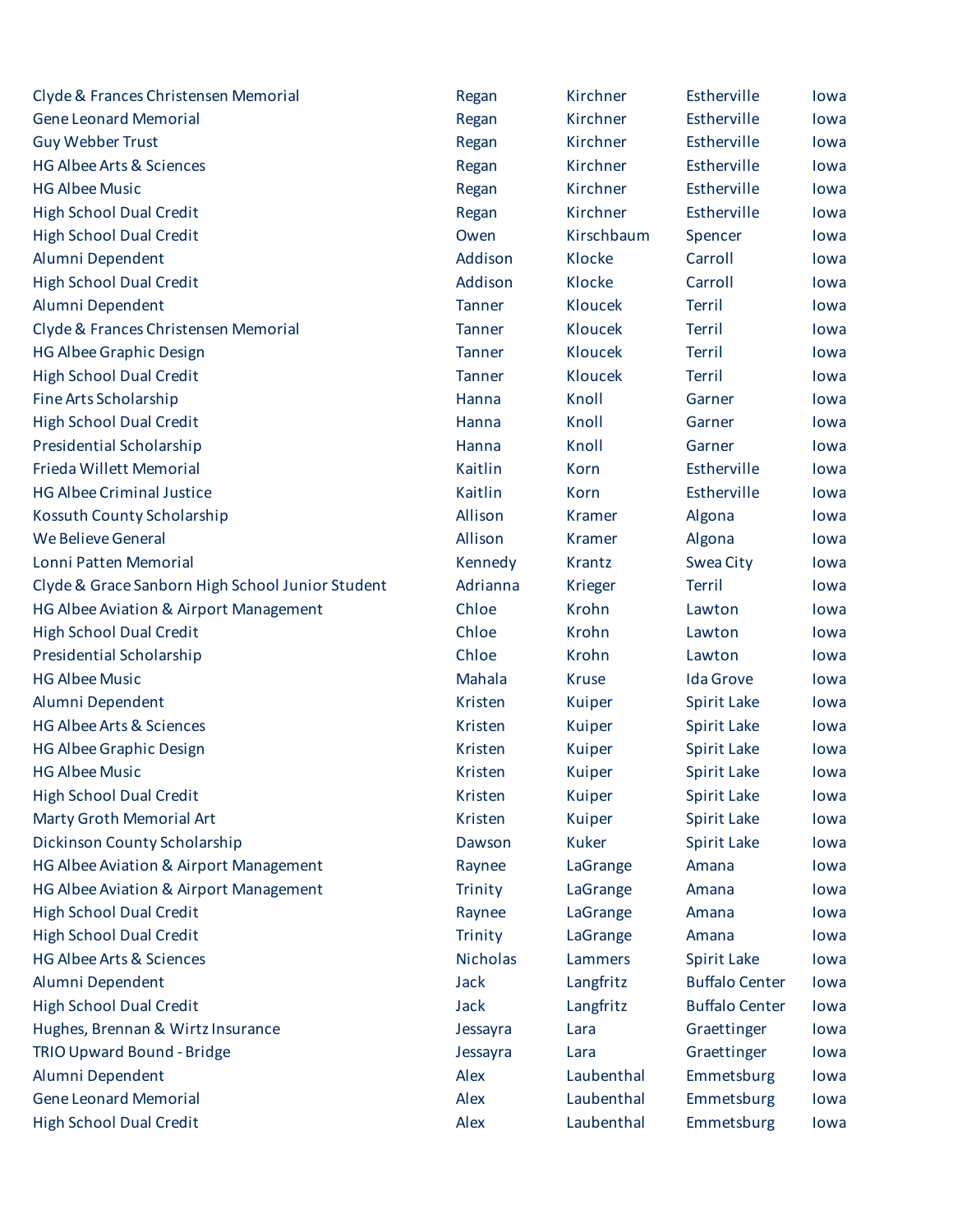| <b>HG Albee Music</b>                             | Joshua          | Lauck           | Cherokee           | lowa         |
|---------------------------------------------------|-----------------|-----------------|--------------------|--------------|
| HG Albee Arts & Sciences                          | Jamie           | Lauck           | Estherville        | lowa         |
| TRIO - SSS                                        | Jamie           | Lauck           | Estherville        | lowa         |
| Alumni Dependent                                  | <b>Nicholas</b> | Leonard         | Estherville        | lowa         |
| Clyde & Frances Christensen Memorial              | <b>Nicholas</b> | Leonard         | Estherville        | lowa         |
| HG Albee Arts & Sciences                          | <b>Nicholas</b> | Leonard         | Estherville        | lowa         |
| Alumni Dependent                                  | Chiaya          | Lovan           | Spencer            | lowa         |
| <b>Gene Leonard Memorial</b>                      | Grant           | Love            | Estherville        | lowa         |
| <b>High School Dual Credit</b>                    | Grant           | Love            | Estherville        | lowa         |
| Fine Arts Scholarship                             | <b>Nicolas</b>  | Lowe            | Emmetsburg         | lowa         |
| <b>High School Dual Credit</b>                    | <b>Nicolas</b>  | Lowe            | Emmetsburg         | lowa         |
| Todd Edmund Eslick "Eddie Flyer"                  | Tyler           | Lundborg        | Humboldt           | South Dakota |
| Clyde & Grace Sanborn High School Junior Student  | <b>Brenden</b>  | Lundgren        | Estherville        | lowa         |
| Clyde & Grace Sanborn High School Junior Student  | Grace           | Lutat           | Estherville        | lowa         |
| Duane Syverson Memorial                           | Austin          | Lyons           | Jackson            | Minnesota    |
| <b>TRIO - SSS</b>                                 | Austin          | Lyons           | Jackson            | Minnesota    |
| HG Albee Arts & Sciences                          | Faith           | Malloy          | Bolingbrook        | Illinois     |
| Clyde & Grace Sanborn High School Junior Student  | Will            | Martin          | Estherville        | lowa         |
| Alumni Dependent                                  | Ryan            | <b>McCauley</b> | Dakota City        | lowa         |
| <b>HG Albee Criminal Justice</b>                  | Ryan            | <b>McCauley</b> | Dakota City        | lowa         |
| <b>HG Albee Music</b>                             | Ryan            | <b>McCauley</b> | Dakota City        | lowa         |
| <b>TRIO Talent Search</b>                         | Ryan            | <b>McCauley</b> | Dakota City        | lowa         |
| HG Albee Digital, Social & Broadcast Producations | Alexa           | <b>McCunn</b>   | <b>Red Oak</b>     | lowa         |
| Iowa Broadcasters Association Foundation          | Alexa           | <b>McCunn</b>   | <b>Red Oak</b>     | lowa         |
| Presidential Scholarship                          | Alexa           | <b>McCunn</b>   | <b>Red Oak</b>     | lowa         |
| Carrington Baker Laker Life                       | Owen            | <b>McKim</b>    | <b>Spirit Lake</b> | lowa         |
| <b>We Believe Music</b>                           | Owen            | <b>McKim</b>    | <b>Spirit Lake</b> | lowa         |
| HG Albee Arts & Sciences                          | Alexandria      | McNeill         | Minneapolis        | Minnesota    |
| <b>High School Dual Credit</b>                    | Alexandria      | McNeill         | Minneapolis        | Minnesota    |
| Alumni Dependent                                  | Jonathan        | <b>Meyer</b>    | <b>Burt</b>        | lowa         |
| <b>HG Albee Music</b>                             | Jonathan        | <b>Meyer</b>    | <b>Burt</b>        | lowa         |
| <b>HG Albee Photography</b>                       | Jonathan        | <b>Meyer</b>    | <b>Burt</b>        | lowa         |
| <b>Gene Leonard Memorial</b>                      | Alexander       | <b>Meyer</b>    | emmetsburg         | lowa         |
| Palo Alto County Scholarship                      | Alexander       | <b>Meyer</b>    | emmetsburg         | lowa         |
| <b>High School Dual Credit</b>                    | Devin           | Miller          | <b>Boone</b>       | lowa         |
| <b>High School Dual Credit</b>                    | <b>Bailee</b>   | Miller          | <b>Sioux City</b>  | lowa         |
| TRIO - SSS                                        | Kindra          | Moore           | Estherville        | lowa         |
| Clyde & Frances Christensen Memorial              | Landon          | Moran           | Estherville        | lowa         |
| Presidential Scholarship                          | Landon          | Moran           | Estherville        | lowa         |
| Palo Alto County Scholarship                      | <b>Maggie</b>   | Mueller         | Emmetsburg         | lowa         |
| TRIO - SSS                                        | <b>Maggie</b>   | Mueller         | Emmetsburg         | lowa         |
| Clyde & Grace Sanborn High School Junior Student  | Myla            | Murphy          | Graettinger        | lowa         |
| Alumni Dependent                                  | Tanner          | <b>Murray</b>   | wallingford        | lowa         |
| Fine Arts Scholarship                             | <b>DJ</b>       | <b>Myers</b>    | Deloit             | lowa         |
| HG Albee Aviation & Airport Management            | <b>DJ</b>       | <b>Myers</b>    | Deloit             | lowa         |
|                                                   |                 |                 |                    |              |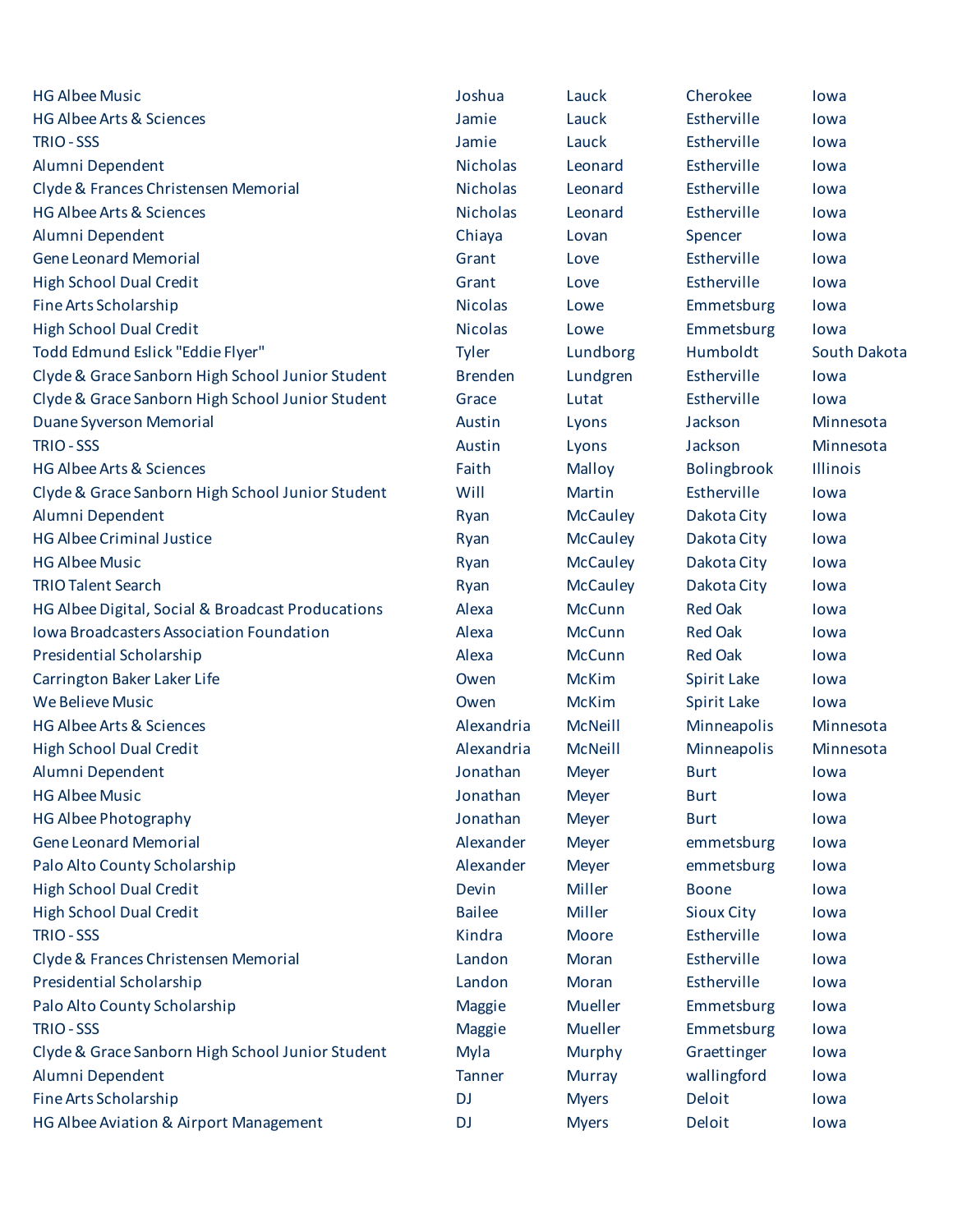| <b>High School Dual Credit</b>                   | <b>DJ</b>     | <b>Myers</b>    | Deloit             | lowa      |
|--------------------------------------------------|---------------|-----------------|--------------------|-----------|
| Clyde & Frances Christensen Memorial             | Justin        | <b>Naig</b>     | Graettinger        | lowa      |
| <b>HG Albee Arts &amp; Sciences</b>              | Justin        | <b>Naig</b>     | Graettinger        | lowa      |
| <b>High School Dual Credit</b>                   | Justin        | <b>Naig</b>     | Graettinger        | lowa      |
| Palo Alto County Scholarship                     | Justin        | <b>Naig</b>     | Graettinger        | lowa      |
| Campus Store - Emmetsburg Campus                 | <b>Taisya</b> | Newcomer        | Everly             | lowa      |
| <b>High School Dual Credit</b>                   | <b>Taisya</b> | Newcomer        | Everly             | lowa      |
| <b>HG Albee Arts &amp; Sciences</b>              | Isabel        | <b>Nichols</b>  | Graettinger        | lowa      |
| Jeannene Larson Memorial for Performing Arts     | Isabel        | <b>Nichols</b>  | Graettinger        | lowa      |
| Judith L. Johnson Music                          | Isabel        | <b>Nichols</b>  | Graettinger        | lowa      |
| <b>HG Albee Arts &amp; Sciences</b>              | Kendall       | Nicolai         | <b>Saint Peter</b> | Minnesota |
| <b>High School Dual Credit</b>                   | Benjamin      | Nielsen         | Templeton          | lowa      |
| Clyde & Frances Christensen Memorial             | Arron         | <b>Nissen</b>   | Estherville        | lowa      |
| Clyde & Grace Sanborn High School Junior Student | Logan         | <b>Nissen</b>   | Estherville        | lowa      |
| <b>Gene Leonard Memorial</b>                     | Arron         | <b>Nissen</b>   | Estherville        | lowa      |
| <b>HG Albee Electrical Technology</b>            | Arron         | <b>Nissen</b>   | Estherville        | lowa      |
| <b>Gene Leonard Memorial</b>                     | Jaydan        | <b>Nitchals</b> | Estherville        | lowa      |
| <b>High School Dual Credit</b>                   | Jaydan        | <b>Nitchals</b> | Estherville        | lowa      |
| Frieda Willett Memorial                          | Madison       | <b>Norton</b>   | Estherville        | lowa      |
| HG Albee Aviation & Airport Management           | James         | O'Neal          | Spirit Lake        | lowa      |
| <b>HG Albee Music</b>                            | James         | O'Neal          | Spirit Lake        | lowa      |
| <b>Presidential Scholarship</b>                  | James         | O'Neal          | Spirit Lake        | lowa      |
| <b>Brad Hovick Memorial</b>                      | <b>Brynn</b>  | Olson           | Armstrong          | lowa      |
| <b>High School Dual Credit</b>                   | <b>Brynn</b>  | Olson           | Armstrong          | lowa      |
| Kossuth County Scholarship                       | <b>Brynn</b>  | Olson           | Armstrong          | lowa      |
| Clyde & Grace Sanborn High School Junior Student | Hayley        | Olson           | Estherville        | lowa      |
| Alumni Dependent                                 | Matthew       | Olson           | <b>Terril</b>      | lowa      |
| <b>HG Albee Arts &amp; Sciences</b>              | Matthew       | Olson           | Terril             | lowa      |
| Alumni Dependent                                 | Madison       | Otto            | Ocheyedan          | lowa      |
| <b>High School Dual Credit</b>                   | Madison       | Otto            | Ocheyedan          | lowa      |
| Clyde & Grace Sanborn High School Junior Student | Johnathon     | Palacios        | Estherville        | lowa      |
| Clyde & Frances Christensen Memorial             | Angeleena     | Palmer          | Estherville        | lowa      |
| Frieda Willett Memorial                          | Angeleena     | Palmer          | Estherville        | lowa      |
| <b>HG Albee Arts &amp; Sciences</b>              | Angeleena     | Palmer          | Estherville        | lowa      |
| <b>HG Albee Music</b>                            | Angeleena     | Palmer          | Estherville        | lowa      |
| TRIO Upward Bound - Bridge                       | Angeleena     | Palmer          | Estherville        | lowa      |
| Clyde & Grace Sanborn High School Junior Student | Alissa        | Palsrok         | Estherville        | lowa      |
| Clyde & Grace Sanborn High School Junior Student | Elizabeth     | Palsrok         | Estherville        | lowa      |
| <b>HG Albee Computer Programming</b>             | Parker        | Partello        | Spirit lake        | lowa      |
| <b>HG Albee Music</b>                            | Parker        | Partello        | Spirit lake        | lowa      |
| <b>Hugh Greig Memorial</b>                       | Parker        | Partello        | Spirit lake        | lowa      |
| Clyde & Frances Christensen Memorial             | Kylie         | Pattison        | Estherville        | lowa      |
| <b>HG Albee Arts &amp; Sciences</b>              | Kylie         | Pattison        | Estherville        | lowa      |
| <b>HG Albee Human Services</b>                   | Kylie         | Pattison        | Estherville        | lowa      |
| Clyde & Grace Sanborn High School Junior Student | Keyana        | Peaches         | Estherville        | lowa      |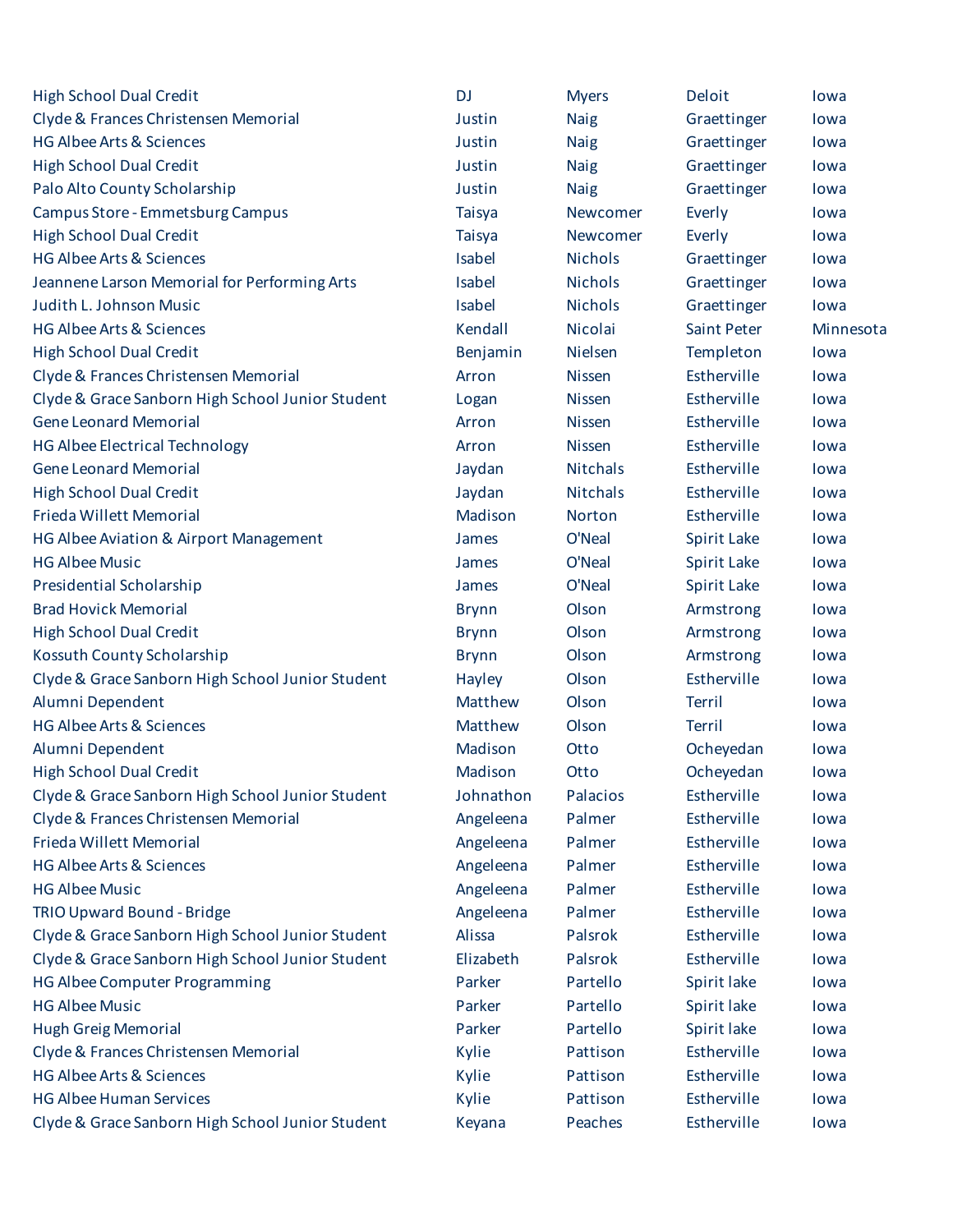| <b>High School Dual Credit</b>                   | Pedro             | Pecina         | Lone Rock        | lowa         |
|--------------------------------------------------|-------------------|----------------|------------------|--------------|
| J&J Scholarship                                  | Pedro             | Pecina         | Lone Rock        | lowa         |
| Kossuth County Scholarship                       | Pedro             | Pecina         | Lone Rock        | lowa         |
| <b>High School Dual Credit</b>                   | <b>Taryn</b>      | Pesek          | Sheldon          | lowa         |
| Presidential Scholarship                         | Haley             | Peterson       | Saint Ansgar     | lowa         |
| <b>High School Dual Credit</b>                   | <b>Brady</b>      | Petitt         | Sheldon          | lowa         |
| <b>HG Albee Graphic Design</b>                   | Hadley            | Pihl           | <b>Buffalo</b>   | South Dakota |
| <b>High School Dual Credit</b>                   | Isabelle          | Pingel         | Spencer          | lowa         |
| Clyde & Frances Christensen Memorial             | Kaitlyn           | Pollock        | Estherville      | lowa         |
| Frieda Willett Memorial                          | Kaitlyn           | Pollock        | Estherville      | lowa         |
| <b>Gene Leonard Memorial</b>                     | Kaitlyn           | Pollock        | Estherville      | lowa         |
| <b>HG Albee Arts &amp; Sciences</b>              | Kaitlyn           | Pollock        | Estherville      | lowa         |
| <b>HG Albee Music</b>                            | Kaitlyn           | Pollock        | Estherville      | lowa         |
| Fine Arts Scholarship                            | Allison           | Probst         | Alton            | lowa         |
| Alumni Dependent                                 | Anthony           | Quail          | Everly           | lowa         |
| Distinguished Wrestler                           | Jacob             | Rahn           | Fairmont         | Minnesota    |
| <b>HG Albee Electrical Technology</b>            | Jacob             | Rahn           | Fairmont         | Minnesota    |
| <b>Presidential Scholarship</b>                  | Jacob             | Rahn           | Fairmont         | Minnesota    |
| <b>HG Albee Arts &amp; Sciences</b>              | Luis              | Ramos          | Estherville      | lowa         |
| <b>High School Dual Credit</b>                   | <b>Brynna</b>     | Ray            | Atlantic         | lowa         |
| Ivan & Janet Brown "Just Say Yes"                | <b>Brynna</b>     | Ray            | Atlantic         | lowa         |
| Adult Learner - Estherville Campus               | Rebecca           | Ray            | Estherville      | lowa         |
| Frieda Willett Memorial                          | Rebecca           | Ray            | Estherville      | lowa         |
| <b>Campus Store - Spencer Campus</b>             | <b>Brooke</b>     | Ray            | Ruthven          | lowa         |
| <b>HG Albee Music</b>                            | Vanessa           | Reardon        | Spencer          | lowa         |
| <b>Jean King Memorial</b>                        | Anna              | Redinius       | Estherville      | lowa         |
| Maurice & Louise Broadie Memorial                | Anna              | Redinius       | Estherville      | lowa         |
| Clyde & Grace Sanborn High School Junior Student | Emily             | Regelstad      | Estherville      | lowa         |
| Clyde & Grace Sanborn High School Junior Student | Audree            | Reinhardt      | Estherville      | lowa         |
| <b>Gene Leonard Memorial</b>                     | Adelee            | Reinhardt      | Estherville      | lowa         |
| Presidential Scholarship                         | Adelee            | Reinhardt      | Estherville      | lowa         |
| Frieda Willett Memorial                          | Cheyenne          | Reiter         | Estherville      | lowa         |
| <b>Gene Leonard Memorial</b>                     | Cheyenne          | Reiter         | Estherville      | lowa         |
| <b>HG Albee Arts &amp; Sciences</b>              | Cheyenne          | Reiter         | Estherville      | lowa         |
| <b>High School Dual Credit</b>                   | <b>Lilly Beth</b> | Ringlaben      | Emmetsburg       | lowa         |
| <b>HG Albee Arts &amp; Sciences</b>              | Izabelle          | Rodman         | <b>Wall Lake</b> | lowa         |
| <b>High School Dual Credit</b>                   | <b>Brittany</b>   | Rodriguez      | <b>Dolliver</b>  | lowa         |
| TRIO Upward Bound - Bridge                       | <b>Brittany</b>   | Rodriguez      | <b>Dolliver</b>  | lowa         |
| Clyde & Grace Sanborn High School Junior Student | <b>Belen</b>      | Rodriguez      | Estherville      | lowa         |
| <b>HG Albee Arts &amp; Sciences</b>              | <b>Isaac</b>      | Rogne          | <b>Byron</b>     | Minnesota    |
| Alumni Dependent                                 | <b>Blake</b>      | Rosacker       | Ruthven          | lowa         |
| <b>Gene Leonard Memorial</b>                     | <b>Blake</b>      | Rosacker       | Ruthven          | lowa         |
| <b>High School Dual Credit</b>                   | Alexia            | <b>Rosales</b> | Bloomington      | Minnesota    |
| <b>HG Albee Athletic Training</b>                | Adrienne          | Rosfjord       | Estherville      | lowa         |
| Presidential Scholarship                         | Adrienne          | Rosfjord       | Estherville      | lowa         |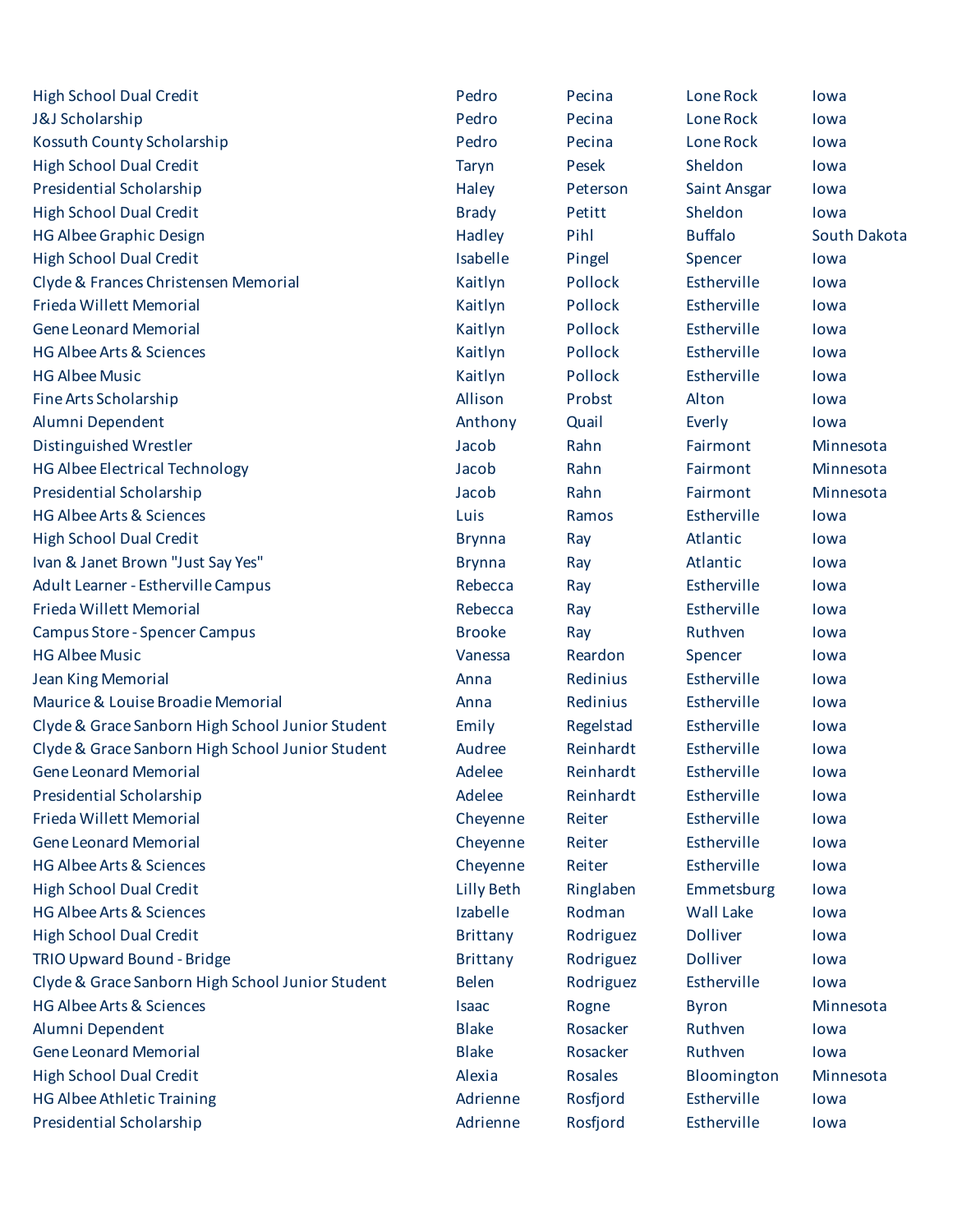| Palo Alto County Scholarship                     | Molly          | Rouh        | Emmetsburg  | lowa      |
|--------------------------------------------------|----------------|-------------|-------------|-----------|
| Senator Jack & Kay Kibbie Family                 | Molly          | Rouh        | Emmetsburg  | lowa      |
| <b>HG Albee Music</b>                            | Caleb          | Rubitschung | Jackson     | Minnesota |
| Clyde & Frances Christensen Memorial             | Grace          | Ruschy      | Estherville | lowa      |
| <b>Gene Leonard Memorial</b>                     | Grace          | Ruschy      | Estherville | lowa      |
| <b>HG Albee Environmental Studies</b>            | Grace          | Ruschy      | Estherville | lowa      |
| <b>High School Dual Credit</b>                   | Grace          | Ruschy      | Estherville | lowa      |
| Alumni Dependent                                 | Kaydence       | Rutter      | Spencer     | lowa      |
| HG Albee Aviation & Airport Management           | Zachary        | Ryan        | Tilden      | Nebraska  |
| <b>High School Dual Credit</b>                   | Zachary        | Ryan        | Tilden      | Nebraska  |
| Alumni Dependent                                 | Hanna          | Sandvig     | Swea City   | lowa      |
| Clyde & Grace Sanborn High School Junior Student | Jordan         | Saul        | Graettinger | lowa      |
| <b>Gene Leonard Memorial</b>                     | Emily          | Schany      | Emmetsburg  | lowa      |
| Hughes, Brennan & Wirtz Insurance                | Emily          | Schany      | Emmetsburg  | lowa      |
| Palo Alto County Scholarship                     | Emily          | Schany      | Emmetsburg  | lowa      |
| Fine Arts Scholarship                            | Madison        | Schiernbeck | Whittemore  | lowa      |
| Kossuth County Scholarship                       | Madison        | Schiernbeck | Whittemore  | lowa      |
| PEO Chapter BK                                   | Madison        | Schiernbeck | Whittemore  | lowa      |
| <b>Gene Leonard Memorial</b>                     | Mackenzie      | Schnetzer   | Ruthven     | lowa      |
| <b>HG Albee Environmental Studies</b>            | Mackenzie      | Schnetzer   | Ruthven     | lowa      |
| <b>High School Dual Credit</b>                   | Mackenzie      | Schnetzer   | Ruthven     | lowa      |
| <b>Presidential Scholarship</b>                  | Mackenzie      | Schnetzer   | Ruthven     | lowa      |
| Alumni Dependent                                 | Jackson        | Schultz     | Spencer     | lowa      |
| <b>High School Dual Credit</b>                   | Jackson        | Schultz     | Spencer     | lowa      |
| <b>High School Dual Credit</b>                   | Joseph         | Schumacher  | Algona      | lowa      |
| Kossuth County Scholarship                       | Joseph         | Schumacher  | Algona      | lowa      |
| Senator Jack & Kay Kibbie Family                 | Joseph         | Schumacher  | Algona      | lowa      |
| <b>HG Albee Arts &amp; Sciences</b>              | Emma           | Schutrop    | Savage      | Minnesota |
| <b>High School Dual Credit</b>                   | Tiffani        | Schutter    | Titonka     | lowa      |
| <b>We Believe Music</b>                          | Tiffani        | Schutter    | Titonka     | lowa      |
| Raymond Hasbrook Memorial                        | Wyatt          | Schwenker   | Maquoketa   | lowa      |
| Clyde & Frances Christensen Memorial             | <b>Braxden</b> | Scott       | Lu Verne    | lowa      |
| HG Albee Aviation & Airport Management           | Lucas          | Sedivy      | Osceola     | Wisconsin |
| Clyde & Grace Sanborn High School Junior Student | Anthony        | Segura      | Estherville | lowa      |
| Alumni Dependent                                 | Jackson        | Selzer      | Fairfax     | lowa      |
| <b>High School Dual Credit</b>                   | Jackson        | Selzer      | Fairfax     | lowa      |
| Fine Arts Scholarship                            | Jasmine        | Shriver     | Perry       | lowa      |
| <b>HG Albee Arts &amp; Sciences</b>              | Jasmine        | Shriver     | Perry       | lowa      |
| <b>High School Dual Credit</b>                   | Jasmine        | Shriver     | Perry       | lowa      |
| Presidential Scholarship                         | Jasmine        | Shriver     | Perry       | lowa      |
| Alumni Dependent                                 | Quinn          | Shryock     | Estherville | lowa      |
| Frieda Willett Memorial                          | Quinn          | Shryock     | Estherville | lowa      |
| <b>Gene Leonard Memorial</b>                     | Adam           | Sikora      | Ruthven     | lowa      |
| Palo Alto County Scholarship                     | Adam           | Sikora      | Ruthven     | lowa      |
| Presidential Scholarship                         | Adam           | Sikora      | Ruthven     | lowa      |
|                                                  |                |             |             |           |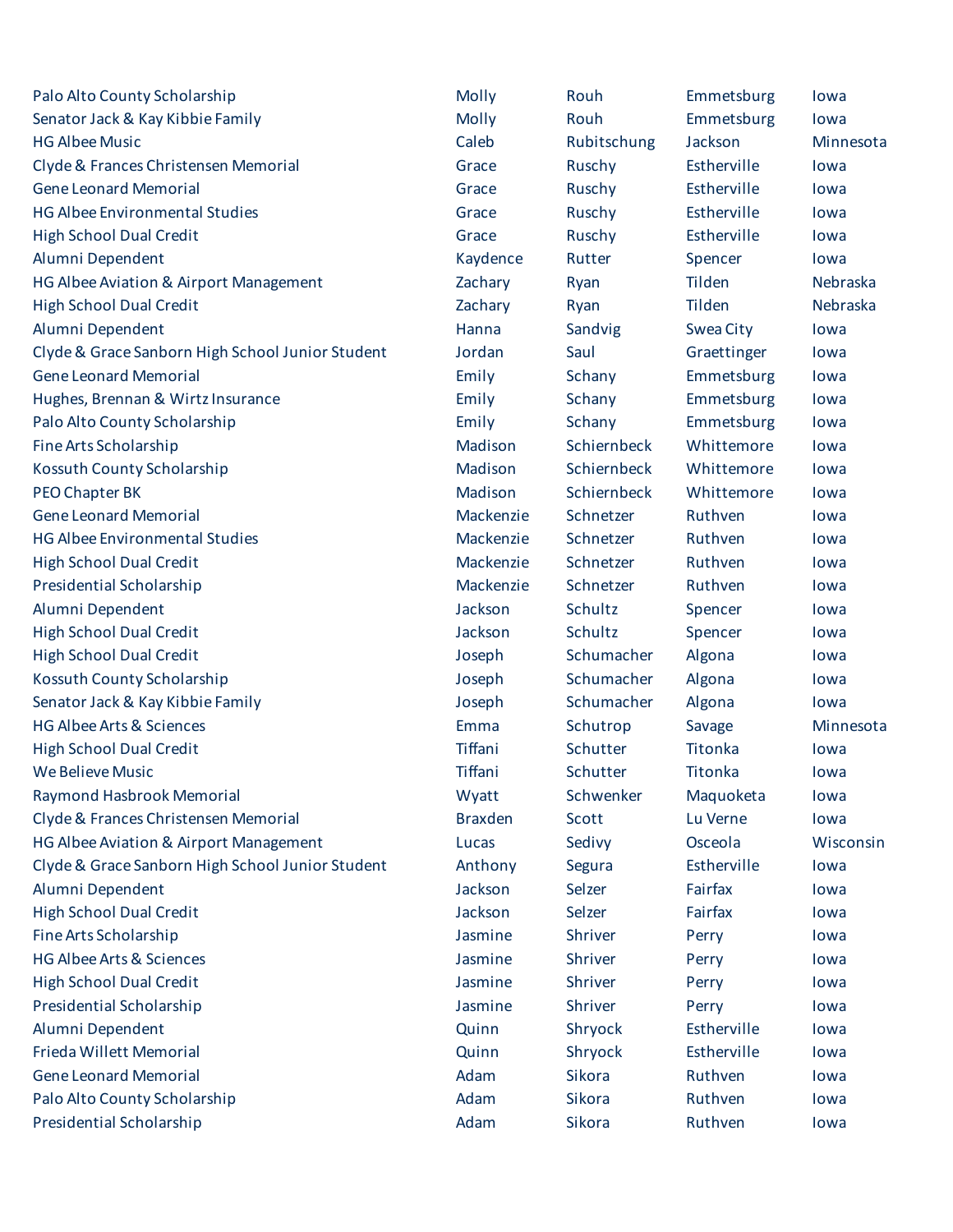| HG Albee Heating, Ventilation & Air Conditioning<br>Technology | <b>Brody</b>    | Simington      | Spencer            | lowa            |
|----------------------------------------------------------------|-----------------|----------------|--------------------|-----------------|
| <b>High School Dual Credit</b>                                 | <b>Brody</b>    | Simington      | Spencer            | lowa            |
| HG Albee Arts & Sciences                                       | Keaton          | <b>Sirek</b>   | Channahon          | <b>Illinois</b> |
| <b>HG Albee Arts &amp; Sciences</b>                            | Sophia          | <b>Sires</b>   | Milford            | lowa            |
| We Believe Goodrum Memorial Motorcycle                         | Luke            | Smith          | Emmetsburg         | lowa            |
| <b>High School Dual Credit</b>                                 | Jade            | Snook          | Salem              | Oregon          |
| Clyde & Frances Christensen Memorial                           | Carter          | Snyder         | Estherville        | lowa            |
| Clyde & Grace Sanborn High School Junior Student               | Lily            | Snyder         | estherville        | lowa            |
| HG Albee Arts & Sciences                                       | Carter          | Snyder         | Estherville        | lowa            |
| HG Albee Wind Energy & Turbine Technology                      | Carter          | Snyder         | Estherville        | lowa            |
| Palo Alto County Scholarship                                   | Kate            | Sorenson       | Graettinger        | lowa            |
| <b>HG Albee Electrical Technology</b>                          | Jose            | Soria Gonzalez | <b>Little Rock</b> | lowa            |
| HG Albee Arts & Sciences                                       | <b>Blair</b>    | <b>Speas</b>   | O'Fallon           | Missouri        |
| TRIO Upward Bound - Bridge                                     | Jacie           | Staedtler      | Spencer            | lowa            |
| Presidential Scholarship                                       | Adrie           | <b>Stecker</b> | Spirit Lake        | lowa            |
| <b>Gene Leonard Memorial</b>                                   | Josilyn         | <b>Steffen</b> | Ruthven            | lowa            |
| <b>High School Dual Credit</b>                                 | Ethan           | <b>Stevens</b> | Royal              | lowa            |
| Alumni Dependent                                               | Tyler           | <b>Stokes</b>  | Mallard            | lowa            |
| Palo Alto County Scholarship                                   | Tyler           | <b>Stokes</b>  | Mallard            | lowa            |
| Alumni Dependent                                               | Emma            | Strohman       | Spencer            | lowa            |
| Alumni Dependent                                               | Erin            | Strohman       | Spencer            | lowa            |
| Jonee Kay Rose Broughton Memorial                              | Emma            | Strohman       | Spencer            | lowa            |
| Mary & Gene Allbaugh Memorial                                  | Emma            | Strohman       | Spencer            | lowa            |
| <b>TRIO Talent Search</b>                                      | Emma            | Strohman       | Spencer            | lowa            |
| Alumni Dependent                                               | Ethan           | <b>Stucker</b> | <b>Spirit Lake</b> | lowa            |
| <b>High School Dual Credit</b>                                 | Ethan           | <b>Stucker</b> | Spirit Lake        | lowa            |
| Presidential Scholarship                                       | Ethan           | <b>Stucker</b> | <b>Spirit Lake</b> | lowa            |
| Carlos Ledesma Criminal Justice Memorial                       | Logan           | Studer         | <b>West Bend</b>   | lowa            |
| <b>HG Albee Criminal Justice</b>                               | Logan           | Studer         | <b>West Bend</b>   | lowa            |
| <b>Gene Leonard Memorial</b>                                   | Raegen          | Swanson        | Emmetsburg         | lowa            |
| <b>HG Albee Arts &amp; Sciences</b>                            | Aza             | Swayzer        | Vinton             | lowa            |
| <b>High School Dual Credit</b>                                 | Aza             | Swayzer        | Vinton             | lowa            |
| Raymond Hasbrook Memorial                                      | Madeline        | <b>Taylor</b>  | <b>Nashua</b>      | lowa            |
| Clyde & Frances Christensen Memorial                           | Jaden           | Templin        | Estherville        | lowa            |
| <b>HG Albee Arts &amp; Sciences</b>                            | Jaden           | Templin        | Estherville        | lowa            |
| <b>HG Albee Music</b>                                          | Jaden           | Templin        | Estherville        | lowa            |
| <b>Gene Leonard Memorial</b>                                   | <b>Bayleigh</b> | Theesfeld      | Emmetsburg         | lowa            |
| Clyde & Frances Christensen Memorial                           | Kya             | Thiel          | Estherville        | lowa            |
| <b>Gene Leonard Memorial</b>                                   | Kya             | Thiel          | Estherville        | lowa            |
| <b>HG Albee Arts &amp; Sciences</b>                            | Kya             | <b>Thiel</b>   | Estherville        | lowa            |
| Presidential Scholarship                                       | Kya             | Thiel          | Estherville        | lowa            |
| <b>HG Albee Environmental Studies</b>                          | Hunter          | <b>Thilges</b> | Whittemore         | lowa            |
| <b>High School Dual Credit</b>                                 | Hunter          | <b>Thilges</b> | Whittemore         | lowa            |
| Kossuth County Scholarship                                     | Hunter          | <b>Thilges</b> | Whittemore         | lowa            |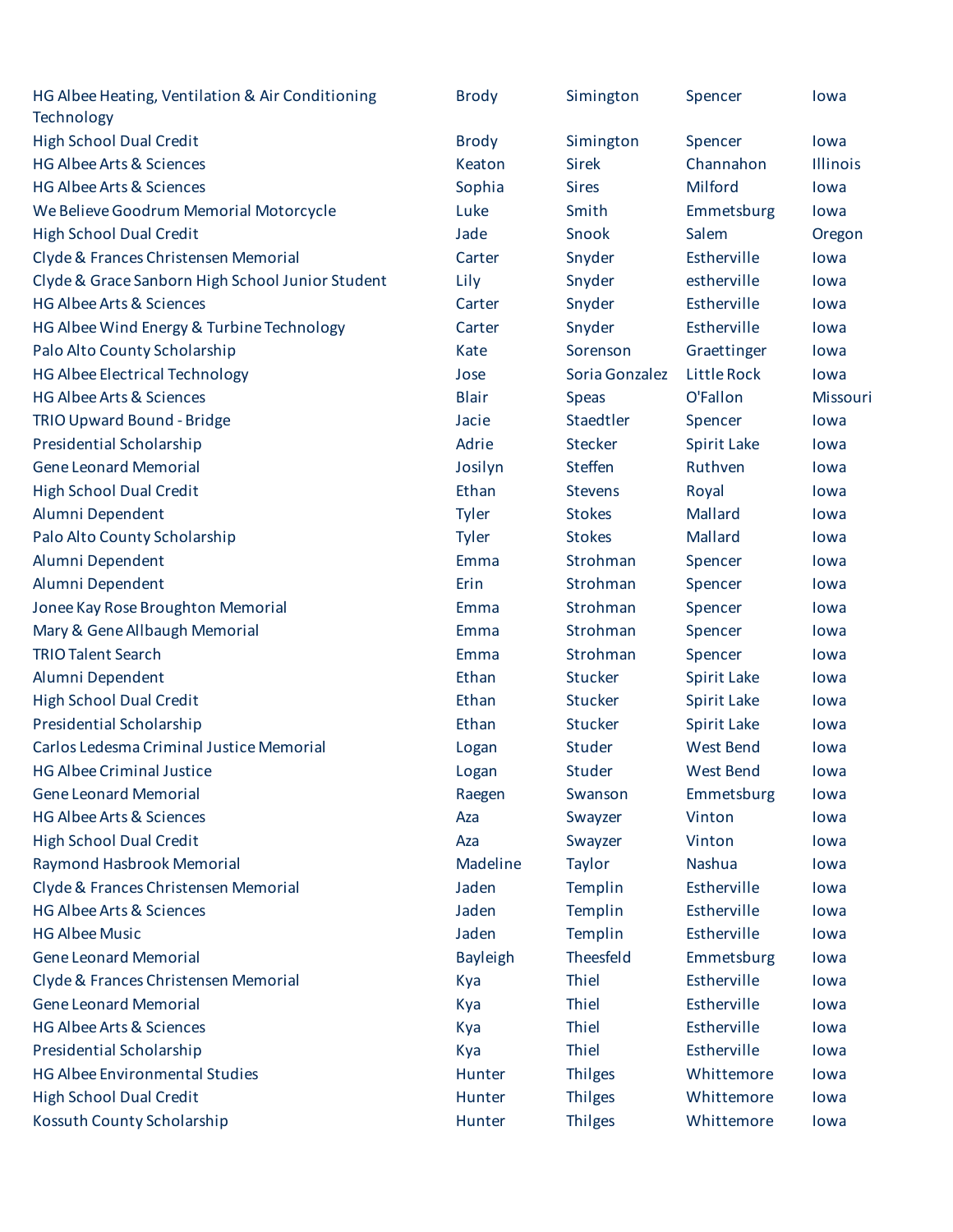| Presidential Scholarship                         | Hunter          | <b>Thilges</b> | Whittemore         | lowa      |
|--------------------------------------------------|-----------------|----------------|--------------------|-----------|
| <b>Steve Reighard Memorial</b>                   | Hunter          | <b>Thilges</b> | Whittemore         | lowa      |
| <b>HG Albee Music</b>                            | Jenna           | Thom           | Comfrey            | Minnesota |
| Carrington Baker Laker Life                      | Lauren          | Thomas         | York               | Nebraska  |
| Clyde & Frances Christensen Memorial             | Ava             | Thompson       | Estherville        | lowa      |
| Clyde & Frances Christensen Memorial             | Piper           | Thompson       | Estherville        | lowa      |
| <b>HG Albee Arts &amp; Sciences</b>              | Ava             | Thompson       | Estherville        | lowa      |
| HG Albee Game Design & Development               | Ava             | Thompson       | Estherville        | lowa      |
| <b>HG Albee Graphic Design</b>                   | Piper           | Thompson       | Estherville        | lowa      |
| <b>HG Albee Music</b>                            | Ava             | Thompson       | Estherville        | lowa      |
| <b>HG Albee Arts &amp; Sciences</b>              | Aidan           | Thompson       | Atkins             | lowa      |
| <b>High School Dual Credit</b>                   | Aidan           | Thompson       | Atkins             | lowa      |
| <b>Presidential Scholarship</b>                  | Aidan           | Thompson       | Atkins             | lowa      |
| <b>HG Albee Arts &amp; Sciences</b>              | Alyssa          | Thorson        | Omaha              | Nebraska  |
| Presidential Scholarship                         | Alyssa          | Thorson        | Omaha              | Nebraska  |
| <b>HG Albee Arts &amp; Sciences</b>              | John            | <b>Tiller</b>  | Estherville        | lowa      |
| <b>HG Albee Music</b>                            | John            | <b>Tiller</b>  | Estherville        | lowa      |
| John & Johanna Thomas Memorial                   | John            | <b>Tiller</b>  | Estherville        | lowa      |
| <b>High School Dual Credit</b>                   | Claudia         | <b>Torres</b>  | Fonda              | lowa      |
| Clyde & Grace Sanborn High School Junior Student | Lacey           | Trosin         | Estherville        | lowa      |
| <b>Alliant Energy Scholars</b>                   | Kendall         | Umscheid       | Terril             | lowa      |
| Clyde & Frances Christensen Memorial             | Kendall         | Umscheid       | <b>Terril</b>      | lowa      |
| HG Albee Wind Energy & Turbine Technology        | Kendall         | Umscheid       | <b>Terril</b>      | lowa      |
| River Valley Telecommunications Coop             | Kendall         | Umscheid       | <b>Terril</b>      | lowa      |
| Harry E. Coffie Aviation                         | Colton          | Urban          | Truman             | Minnesota |
| <b>High School Dual Credit</b>                   | Colton          | Urban          | Truman             | Minnesota |
| Presidential Scholarship                         | Colton          | Urban          | Truman             | Minnesota |
| HG Albee Heating, Ventilation & Air Conditioning | <b>Tanner</b>   | Van Heuvelen   | Ocheyedan          | lowa      |
| Technology                                       |                 |                |                    |           |
| <b>High School Dual Credit</b>                   | <b>Tanner</b>   | Van Heuvelen   | Ocheyedan          | lowa      |
| Poe Family Ag                                    | Austin          | Vanderhoff     | Greenville         | lowa      |
| <b>HG Albee Computer Programming</b>             | Maria           | Varona         | Spencer            | lowa      |
| Clyde & Frances Christensen Memorial             | Landon          | Vaske          | <b>ESTHERVILLE</b> | lowa      |
| <b>HG Albee Arts &amp; Sciences</b>              | Landon          | Vaske          | <b>ESTHERVILLE</b> | lowa      |
| <b>High School Dual Credit</b>                   | Landon          | Vaske          | <b>ESTHERVILLE</b> | lowa      |
| Maurice & Louise Broadie Memorial                | <b>Kelsey</b>   | Versluis       | Spencer            | lowa      |
| <b>Gene Leonard Memorial</b>                     | Ellie           | Von Ehwegen    | Graettinger        | lowa      |
| HG Albee Wind Energy & Turbine Technology        | Addison         | Wagner         | Spencer            | lowa      |
| <b>High School Dual Credit</b>                   | Addison         | Wagner         | Spencer            | lowa      |
| Jam the Gym Campus Visit                         | Addison         | Wagner         | Spencer            | lowa      |
| <b>TRIO Talent Search</b>                        | Addison         | Wagner         | Spencer            | lowa      |
| Alumni Dependent                                 | Maverick        | Warburton      | Spencer            | lowa      |
| <b>HG Albee Arts &amp; Sciences</b>              | <b>Maverick</b> | Warburton      | Spencer            | lowa      |
| <b>HG Albee Criminal Justice</b>                 | Maverick        | Warburton      | Spencer            | lowa      |
| Presidential Scholarship                         | Maverick        | Warburton      | Spencer            | lowa      |
|                                                  |                 |                |                    |           |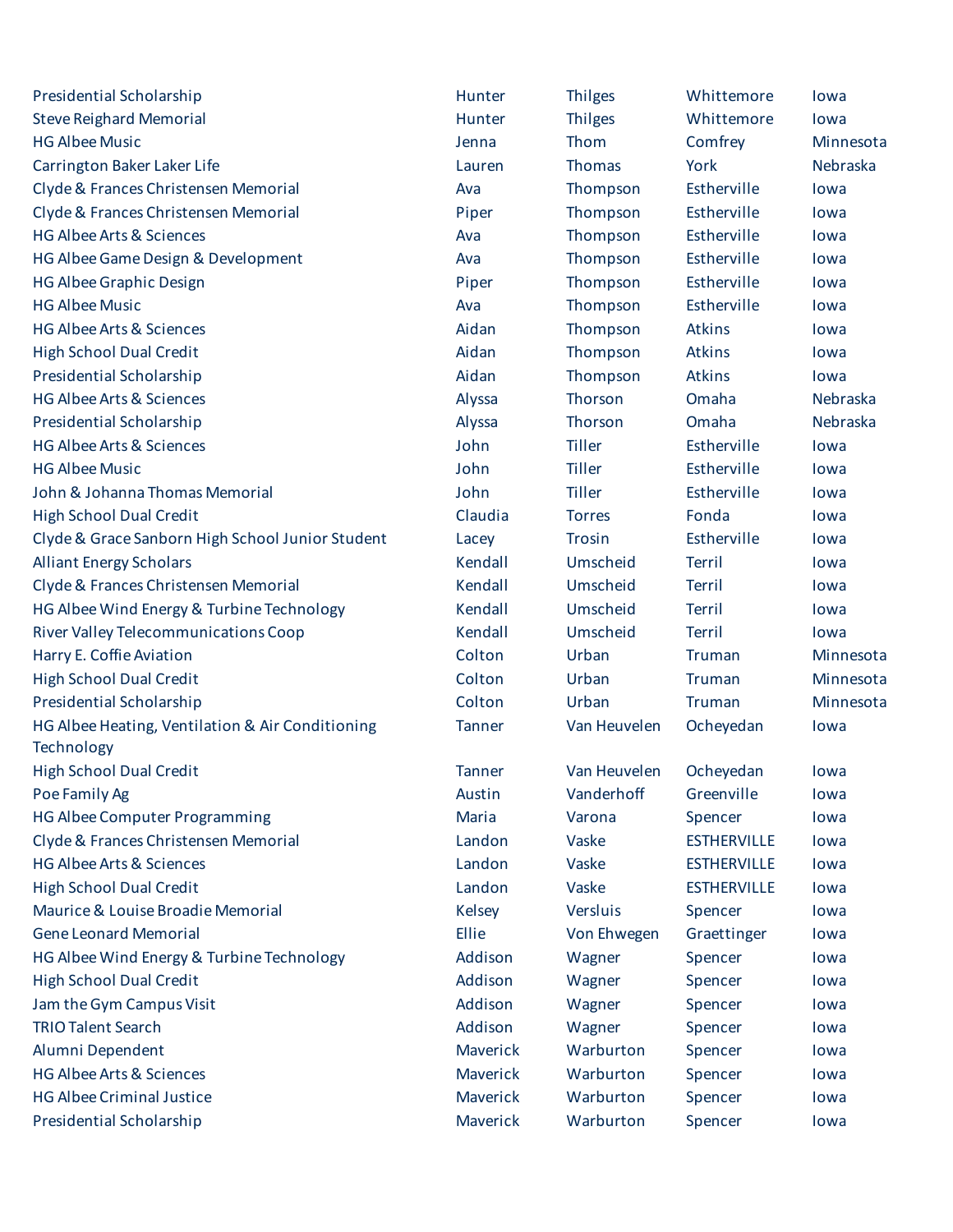| <b>High School Dual Credit</b>            | <b>Brody</b>  | Ward        | Marengo             | lowa         |
|-------------------------------------------|---------------|-------------|---------------------|--------------|
| Alumni Dependent                          | Abigail       | Wassom      | Greenville          | lowa         |
| Presidential Scholarship                  | Abigail       | Wassom      | Greenville          | lowa         |
| <b>High School Dual Credit</b>            | Dawson        | Weir        | Emmetsburg          | lowa         |
| <b>High School Dual Credit</b>            | Nataley       | Westergard  | Ruthven             | lowa         |
| Arnold J. Schilling Memorial              | Scott         | Whitacre    | Estherville         | lowa         |
| Clyde & Frances Christensen Memorial      | Scott         | Whitacre    | Estherville         | lowa         |
| <b>HG Albee Arts &amp; Sciences</b>       | Scott         | Whitacre    | Estherville         | lowa         |
| <b>HG Albee Music</b>                     | Scott         | Whitacre    | Estherville         | lowa         |
| <b>High School Dual Credit</b>            | Dylan         | Wieland     | Templeton           | lowa         |
| <b>HG Albee Music</b>                     | Louis         | Wiley       | Webster             | South Dakota |
| HG Albee Wind Energy & Turbine Technology | Louis         | Wiley       | Webster             | South Dakota |
| Maxine Cass & Deanne Yackle Memorial      | Louis         | Wiley       | Webster             | South Dakota |
| Veterinary Technician                     | Lea           | Williams    | <b>Battle Creek</b> | lowa         |
| <b>We Believe Music</b>                   | Lea           | Williams    | <b>Battle Creek</b> | lowa         |
| <b>Gene Leonard Memorial</b>              | Matthew       | Wirtz       | Emmetsburg          | lowa         |
| Alumni Dependent                          | Cael          | Wodtke      | Estherville         | lowa         |
| Clyde & Frances Christensen Memorial      | Cael          | Wodtke      | Estherville         | lowa         |
| <b>Gene Leonard Memorial</b>              | Cael          | Wodtke      | Estherville         | lowa         |
| <b>HG Albee Criminal Justice</b>          | Anisah        | Wolf        | Bloomington         | Minnesota    |
| <b>High School Dual Credit</b>            | Anisah        | Wolf        | Bloomington         | Minnesota    |
| <b>HG Albee Music</b>                     | Harleigh      | Wood        | Grinnell            | lowa         |
| <b>High School Dual Credit</b>            | Harleigh      | Wood        | Grinnell            | lowa         |
| <b>High School Dual Credit</b>            | Kaiden        | Woodall     | Spencer             | lowa         |
| Alumni Dependent                          | Caidynce      | Woodley     | Estherville         | lowa         |
| Clyde & Frances Christensen Memorial      | Caidynce      | Woodley     | Estherville         | lowa         |
| <b>Gene Leonard Memorial</b>              | Caidynce      | Woodley     | Estherville         | lowa         |
| <b>HG Albee Arts &amp; Sciences</b>       | Caidynce      | Woodley     | Estherville         | lowa         |
| <b>HG Albee Music</b>                     | Caidynce      | Woodley     | Estherville         | lowa         |
| PEO Chapter AY                            | Caidynce      | Woodley     | Estherville         | lowa         |
| Clyde & Frances Christensen Memorial      | Corbyn        | Wright      | Armstrong           | lowa         |
| HG Albee Game Design & Development        | Corbyn        | Wright      | Armstrong           | lowa         |
| <b>HG Albee Arts &amp; Sciences</b>       | <b>Brooke</b> | Wright      | Mansfield           | Arkansas     |
| <b>HG Albee Music</b>                     | <b>Brooke</b> | Wright      | Mansfield           | Arkansas     |
| <b>Presidential Scholarship</b>           | <b>Brooke</b> | Wright      | Mansfield           | Arkansas     |
| HG Albee Aviation & Airport Management    | Connor        | Yawn        | New Virginia        | lowa         |
| <b>High School Dual Credit</b>            | Connor        | Yawn        | New Virginia        | lowa         |
| Presidential Scholarship                  | Connor        | Yawn        | New Virginia        | lowa         |
| <b>Gladys Coffie Nursing</b>              | Ashlyn        | Yeager      | Spencer             | lowa         |
| Clyde & Frances Christensen Memorial      | Dalton        | Young       | Wallingford         | lowa         |
| <b>HG Albee Arts &amp; Sciences</b>       | Dalton        | Young       | Wallingford         | lowa         |
| NorthStar Bank Scholarship                | Dalton        | Young       | Wallingford         | lowa         |
| <b>HG Albee Environmental Studies</b>     | Chase         | Young       | Rochester           | Minnesota    |
| <b>HG Albee Electrical Technology</b>     | Salvador      | Zavala-Cano | Rembrandt           | lowa         |
| <b>HG Albee Music</b>                     | <b>Trevor</b> | Zellmer     | Pierce              | Nebraska     |